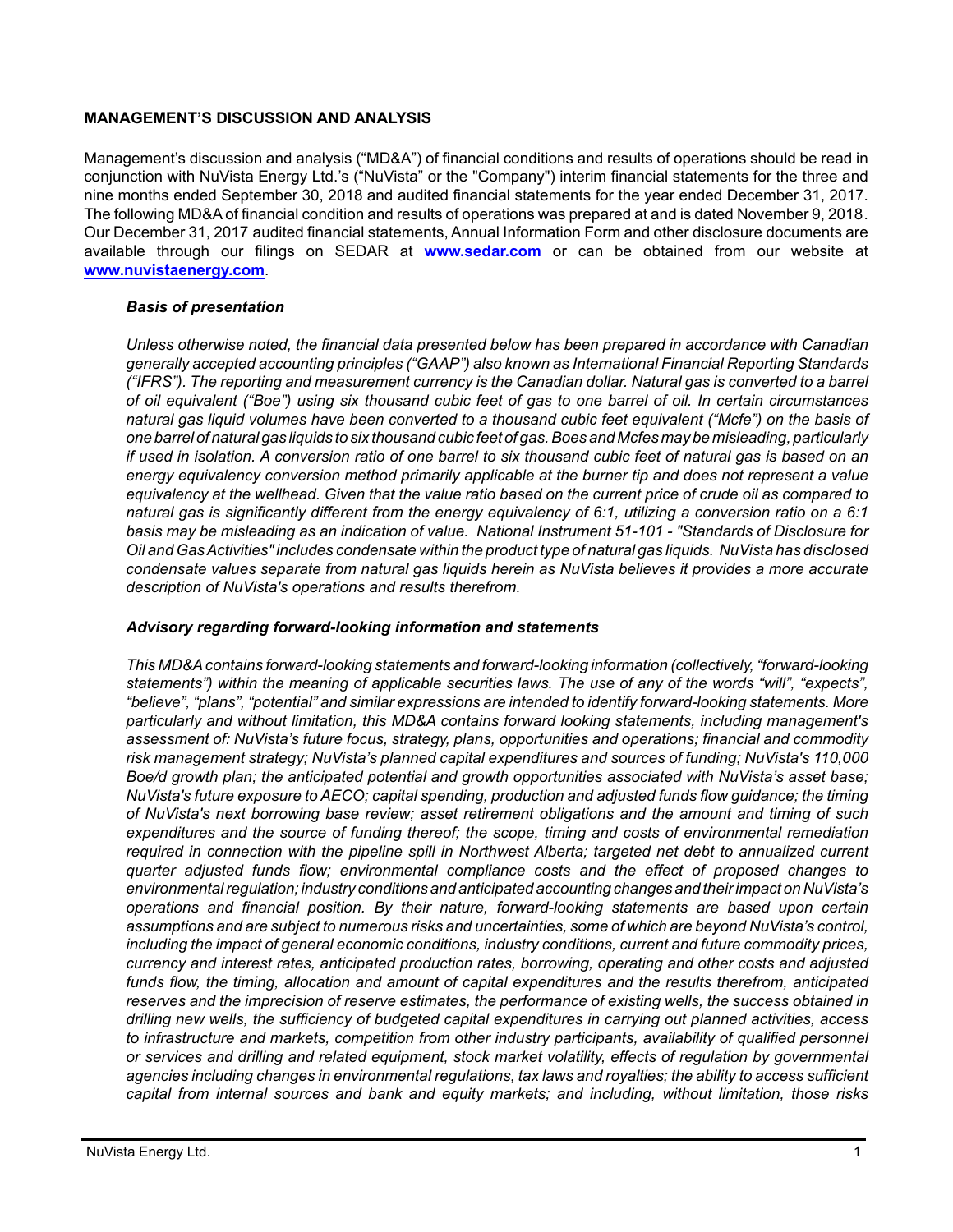*considered under "Risk Factors" in our Annual Information Form. Readers are cautioned that the assumptions used in the preparation of such information, although considered reasonable at the time of preparation, may prove to be imprecise and, as such, undue reliance should not be placed on forward-looking statements. NuVista's actual results, performance or achievement could differ materially from those expressed in, or implied by, these forward-looking statements, or if any of them do so, what benefits NuVista will derive therefrom. NuVista has included the forward-looking statements in this MD&A in order to provide readers with a more complete perspective on NuVista's future operations and such information may not be appropriate for other purposes. NuVista disclaims any intention or obligation to update or revise any forward-looking statements, whether as a result of new information, future events or otherwise, except as required by law.*

*This MD&A also contains financial outlook information (collectively, "FOFI") about NuVista's prospective results of operations and adjusted funds flow, all of which are subject to the same assumptions, risk factors, limitations, and qualifications as set forth above. Readers are cautioned that the assumptions used in the preparation of such information, although considered reasonable at the time of preparation, may prove to be imprecise and, as such, undue reliance should not be placed on FOFI and forward-looking statements. NuVista's actual results, performance or achievement could differ materially from those expressed in, or implied by, these forwardlooking statements and FOFI, or if any of them do so, what benefits NuVista will derive therefrom. NuVista has included the forward-looking statements and FOFI in order to provide readers with a more complete perspective on NuVista's future operations and such information may not be appropriate for other purposes. NuVista disclaims any intention or obligation to update or revise any forward-looking statements, whether as a result of new information, future events or otherwise, except as required by law.*

## *Non-GAAP measurements*

*Within the MD&A, references are made to terms commonly used in the oil and natural gas industry. Management uses "adjusted funds flow", "adjusted funds flow per share", "annualized current quarter adjusted funds flow","net debt", "net debt to annualized current quarter adjusted funds flow", "operating netback", and "corporate netback", to analyze performance and leverage. These terms do not have any standardized meaning prescribed by GAAP and therefore may not be comparable with the calculation of similar measures for other entities. These terms are used by management to analyze operating performance on a comparable basis with prior periods and to analyze the liquidity of NuVista.*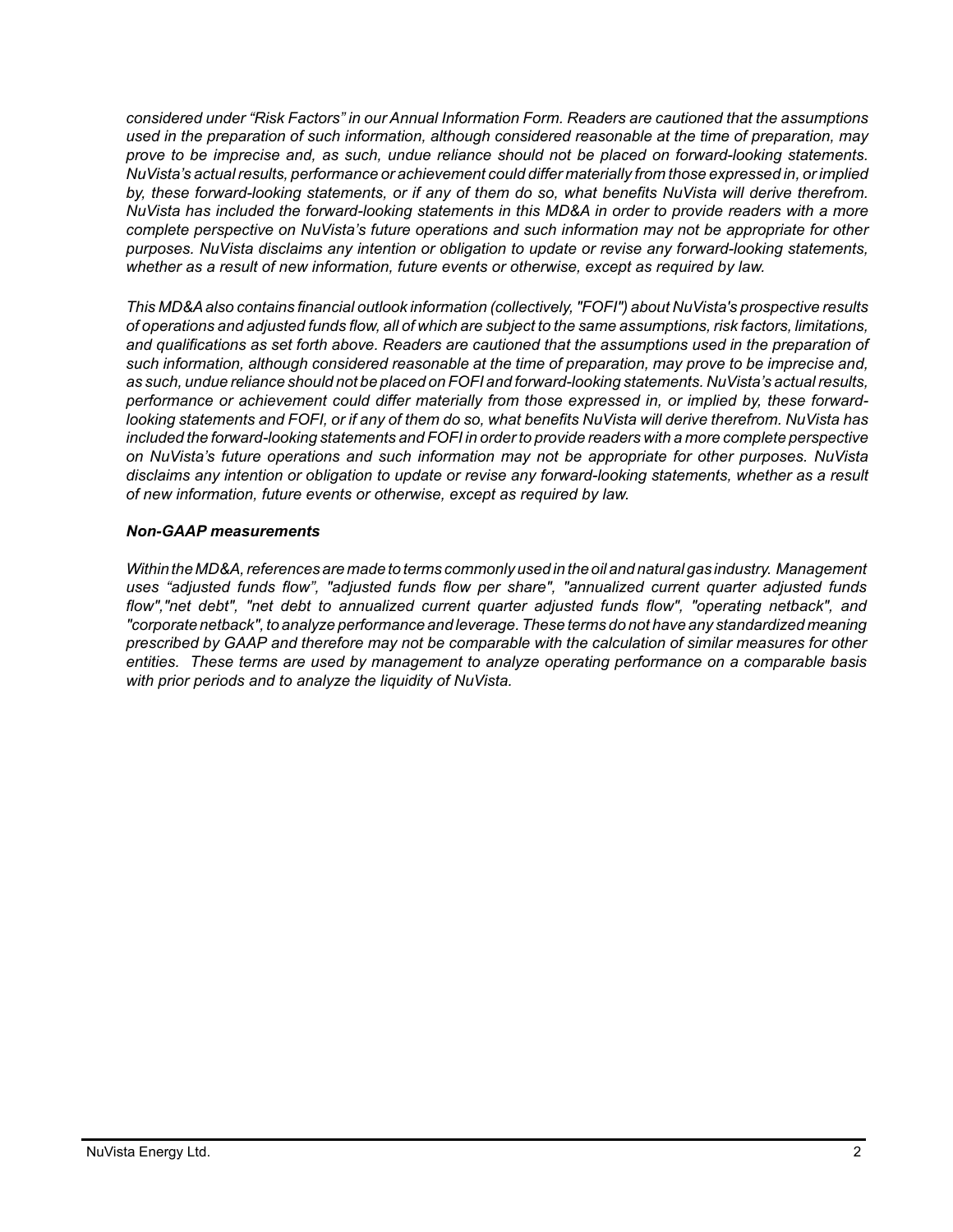#### *Adjusted funds flow*

*NuVista considers adjusted funds flow to be a key measure that provides a more complete understanding of the Company's ability to generate cash flow necessary to finance capital expenditures, expenditures on asset retirement obligations, and meet its financial obligations. NuVista has calculated adjusted funds flow based on cash flow provided by operating activities, excluding changes in non-cash working capital, asset retirement expenditures and environmental remediation recovery, as management believes the timing of collection, payment, and occurrence is variable and by excluding these items from the calculation, management is able to provide a more meaningful performance measure. More specifically, expenditures on asset retirement obligations may vary from period to period depending on the Company's capital programs and the maturity of its operating areas, while environmental remediation recovery relates to an incident that management doesn't expect to occur on a regular basis. The settlement of asset retirement obligations is managed through NuVista's capital budgeting process which considers its available adjusted funds flow. Adjusted funds flow as presented is not intended to represent operating cash flow or operating profits for the period nor should it be viewed as an alternative to cash flow from operating activities, per the statement of cash flows, net earnings (loss) or other measures of financial performance calculated in accordance with GAAP. Adjusted funds flow per share is calculated based on the weighted average number of common shares outstanding consistent with the calculation of net earnings (loss) per share.* 

#### *Net debt*

*Net debt is used by management to provide a more complete understanding of the Company's capital structure and provides a key measure to assess the Company's liquidity. NuVista has calculated net debt based on cash and cash equivalents, accounts receivable and prepaid expenses, accounts payable and accrued liabilities, accrued environmental remediation liabilities, long term debt (credit facility) and senior unsecured notes.*

#### *Operating netback and corporate netback ("netbacks")*

*NuVista reports netbacks on a total dollar and per Boe basis. Operating netback is calculated as petroleum and natural gas revenues including realized financial derivative gains/losses, less royalties, transportation and operating expenses. Corporate netback is operating netback less general and administrative, deferred share units, and interest expense. Management feels these netbacks are key industry benchmarks and measures of performance for NuVista that provides investors with information that is commonly used by other petroleum and natural gas producers. The measurement on a Boe basis assists management and investors with evaluating NuVista's operating performance on a comparable basis.* 

## *Description of business*

NuVista is an exploration and production company actively engaged in the development, delineation and production of condensate, oil and natural gas reserves in the Western Canadian Sedimentary Basin. NuVista's focus is on the scalable and repeatable condensate-rich Montney formation in the Alberta Deep Basin ("Wapiti Montney"). The common shares of NuVista trade on the Toronto Stock Exchange ("TSX") under the symbol NVA.

## *Asset Transactions*

On September 6, 2018, the Company closed the acquisition of Cenovus Pipestone ULC and Cenovus Pipestone Partnership (the "Pipestone Acquisition") which held assets in the Pipestone area of Northwest Alberta (the "Acquired Assets") for \$625 million before closing adjustments. Subsequently, all of the Acquired Assets were assumed by NuVista and the partnership and ULC were dissolved. The Acquired Assets are situated primarily in the condensaterich Alberta Triassic Montney fairway on 35,250 net acres of land featuring four layers of Montney development, and represented a 29% increase to the Company's Montney land position, adding approximately 9,600 Boe/d per year of production and significant infrastructure. The Pipestone Acquisition was funded with the Company's expanded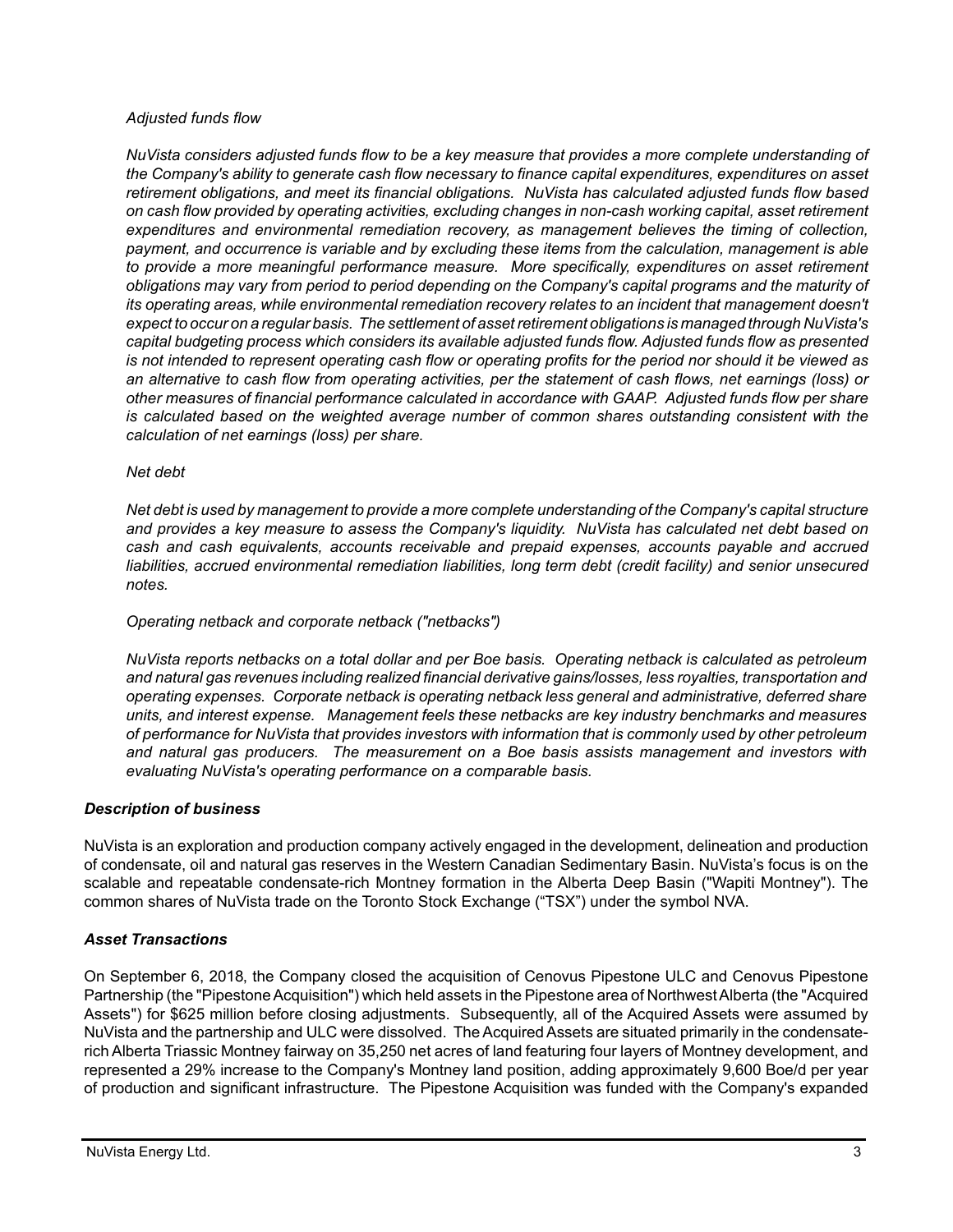credit facilities and the issuance of 47.4 million common shares at a price of \$8.10 per share for gross proceeds of \$384.1 million.

There were no property dispositions in the three and nine months ended September 30, 2018, compared to minor dispositions of non core assets in the comparable periods of 2017.

## *Drilling activity*

|                                                 | Three months ended September 30 |             | Nine months ended September 30 |             |  |
|-------------------------------------------------|---------------------------------|-------------|--------------------------------|-------------|--|
| Number of wells                                 | 2018                            | 2017        | 2018                           | 2017        |  |
| Wells drilled - gross (net) $(1)$               | 7.0(6.9)                        | 3.0(3.0)    | 23.0(22.5)                     | 26.0 (26.0) |  |
| Wells completed - gross (net) $(2)$             | 8.0(7.7)                        | 16.0 (16.0) | 17.0 (16.8)                    | 29.0 (29.0) |  |
| Wells brought on production - gross (net) $(3)$ | 8.0(7.7)                        | 18.0(18.0)  | 18.0 (17.7)                    | 28.0(28.0)  |  |

(1) Based on rig release date.

(2) Based on frac end date.

 $^{(3)}$  Based on first production date of in-line test or on production and tied-in to permanent facilities.

For the three months ended September 30, 2018, NuVista drilled 7 (6.9 net) natural gas wells compared to 3 (3.0 net) natural gas wells in the comparable period of 2017. For the nine months ended September 30 2018, NuVista drilled 22 (21.5 net) natural gas wells and 1 disposal well, compared to 26 (26.0 net) natural gas wells in the comparable period of 2017.

 All wells in 2018 and 2017 were drilled in NuVista's Wapiti Montney operating area with a 100% success rate and an average working interest of 97.8% and 100% respectively.

## *Production*

|                                                | Three months ended September 30 |         |          | Nine months ended September 30 |         |          |  |
|------------------------------------------------|---------------------------------|---------|----------|--------------------------------|---------|----------|--|
|                                                | 2018                            | 2017    | % Change | 2018                           | 2017    | % Change |  |
| Natural gas (Mcf/d)                            | 143.254                         | 109,343 | 31       | 134.796                        | 100.262 | 34       |  |
| Condensate & oil (Bbls/d)                      | 12,819                          | 9,273   | 38       | 11.969                         | 8,773   | 36       |  |
| Natural gas liquids ("NGLs") (Bbls/d)          | 3,385                           | 1,908   | 77       | 2.984                          | 1.723   | 73       |  |
| Total (Boe/d)                                  | 40.080                          | 29.405  | 36       | 37.419                         | 27.206  | 38       |  |
| Condensate, oil & NGLs weighting $(1)$ & $(2)$ | 40%                             | 38%     |          | 40%                            | 39%     |          |  |
| Condensate & oil weighting $(2)$               | 32%                             | 32%     |          | 32%                            | 32%     |          |  |

 $(1)$  NGLs include butane, propane and ethane.  $(2)$  Product weighting is based on total production.

Production for the three and nine months ended September 30, 2018 increased 36% and 38% respectively over the comparative periods of 2017 as a result of production increases from new development in the Montney and the incremental production associated with the Pipestone Acquisition. Production increased from second quarter 2018 production of 36,035 Boe/d, primarily as a result of the Acquired Assets. Condensate & oil volume weighting of 32% remained consistent compared to the prior year comparative periods, and 33%% in the second quarter of 2018.

Production from the Acquired Assets for the three and nine months ended September 30, 2018 was 2,957 Boe/d and 996 Boe/d respectively.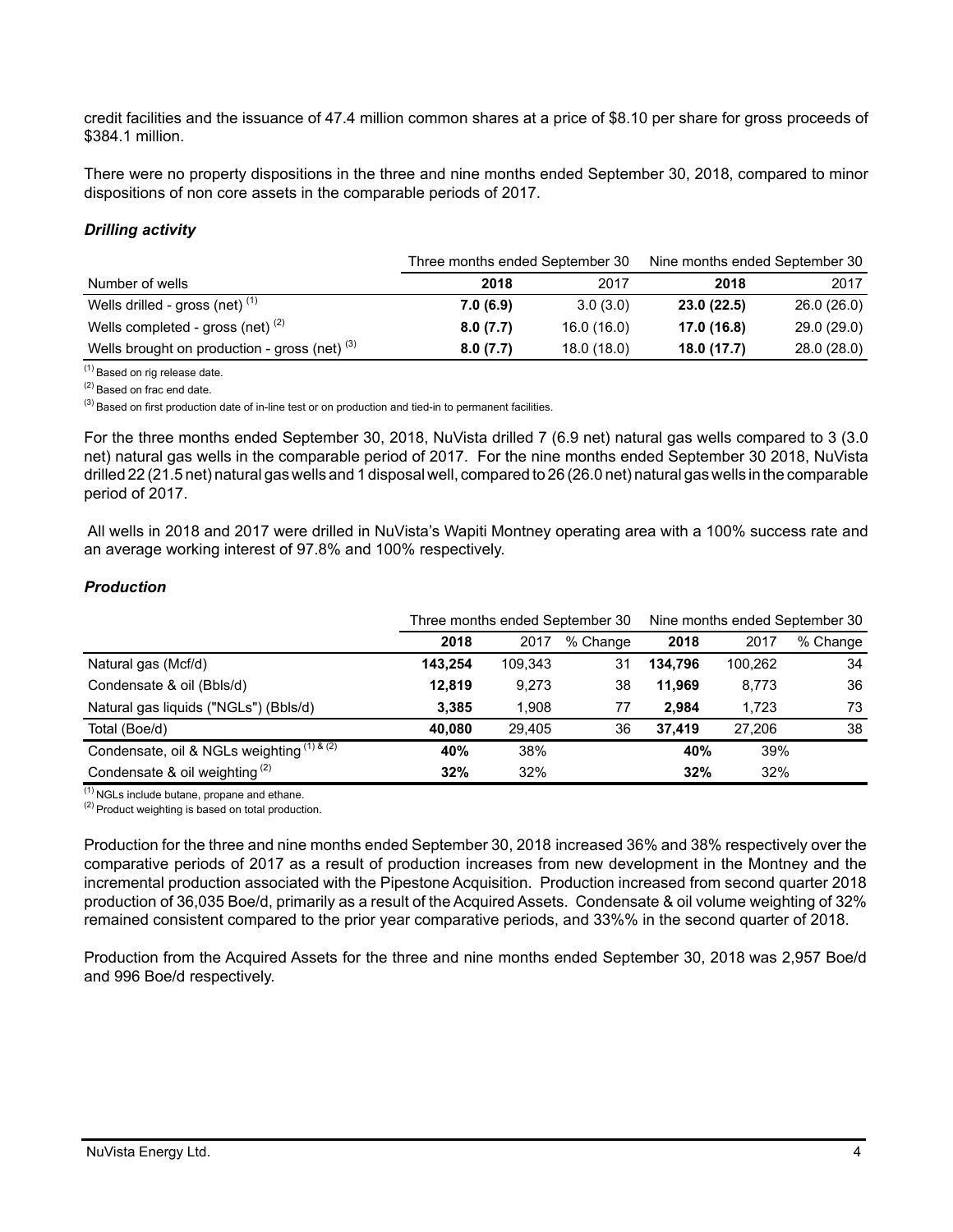# *Pricing*

|                                                       |       |       | Three months ended<br>September 30 | Nine months ended<br>September 30 |       |                |  |
|-------------------------------------------------------|-------|-------|------------------------------------|-----------------------------------|-------|----------------|--|
|                                                       | 2018  | 2017  | $%$ change                         | 2018                              | 2017  | $\%$<br>change |  |
| Realized selling prices (1) & (2)                     |       |       |                                    |                                   |       |                |  |
| Natural gas (\$/Mcf)                                  | 3.41  | 3.43  | (1)                                | 3.43                              | 3.62  | (5)            |  |
| Condensate & oil (\$/Bbl)                             | 80.74 | 51.94 | 55                                 | 78.95                             | 57.31 | 38             |  |
| NGLs (\$/Bbl)                                         | 34.61 | 24.63 | 41                                 | 35.38                             | 22.36 | 58             |  |
| Barrel of oil equivalent (\$/Boe)                     | 40.94 | 30.72 | 33                                 | 40.41                             | 33.22 | 22             |  |
| <b>Benchmark pricing</b>                              |       |       |                                    |                                   |       |                |  |
| Natural gas - AECO 5A daily index (Cdn\$/Mcf)         | 1.19  | 1.45  | (18)                               | 1.48                              | 2.31  | (36)           |  |
| Natural gas - AECO 7A monthly index (Cdn\$/Mcf)       | 1.35  | 2.04  | (34)                               | 1.41                              | 2.58  | (45)           |  |
| Natural gas - NYMEX (monthly) (US\$/MMbtu)            | 2.90  | 3.00  | (3)                                | 2.90                              | 3.17  | (9)            |  |
| Natural gas - Chicago Citygate (monthly) (US\$/MMbtu) | 2.75  | 2.83  | (3)                                | 2.87                              | 3.08  | (7)            |  |
| Natural gas - Dawn (daily) (US\$/MMbtu)               | 2.91  | 2.90  |                                    | 2.91                              | 3.07  | (5)            |  |
| Natural gas - Malin (monthly) (US\$/MMbtu)            | 2.39  | 2.70  | (11)                               | 2.29                              | 2.86  | (20)           |  |
| Oil - WTI (US\$/BbI)                                  | 69.50 | 48.20 | 44                                 | 66.75                             | 49.47 | 35             |  |
| Oil - Edmonton Par - (Cdn\$/Bbl)                      | 82.00 | 56.60 | 45                                 | 78.25                             | 60.81 | 29             |  |
| Exchange rate - (Cdn\$/US\$)                          | 1.31  | 1.25  | 5                                  | 1.29                              | 1.31  | (2)            |  |

<sup>(1)</sup> Prices exclude price risk management realized and unrealized gains and losses on financial derivative commodity contracts but includes gains and losses on physical sale contracts and natural gas price diversification.

 $(2)$  The average condensate and NGLs selling price is net of pipeline tariffs and fractionation fees.

Global oil prices continued their upward trend with the WTI benchmark increasing close to 2% from \$67.88 in the second quarter of 2018 to average US\$69.50/Bbl in the third quarter of 2018. US production growth continued its upward trajectory, however strong global demand coupled with OPEC led production cuts and the reduction in Iranian exports more than offset this growth. This led to storage withdrawals in the first three quarters of this year with oil and refined product inventories now normalizing close to historic averages. Canadian heavy oil differentials widened in the third quarter, nevertheless condensate prices maintained their strength with the Edmonton marker trading well above light oil prices averaging C\$87.35/Bbl for the quarter.

There has been sizable growth in US gas production since last fall primarily from the Marcellus play along with associated gas from liquids production. This production growth was offset by growth in US LNG exports, exports to Mexico, and strong power demand this summer. The significant storage deficit continued throughout the summer and NYMEX gas prices are up slightly compared to the second quarter of 2018 averaging US\$2.90/MMbtu. Eastern North American prices were similar to NYMEX gas prices in the third quarter and MidWest gas prices were a little lower. Gas production growth in Western Canada along with it being the Nova maintenance season led to a continued weak gas price. AECO gas prices averaged \$1.35/Mcf in the third quarter of 2018 representing an increase of 31% from \$1.03/Mcf in the second quarter of 2018 and a 34% decrease from the third quarter of 2017.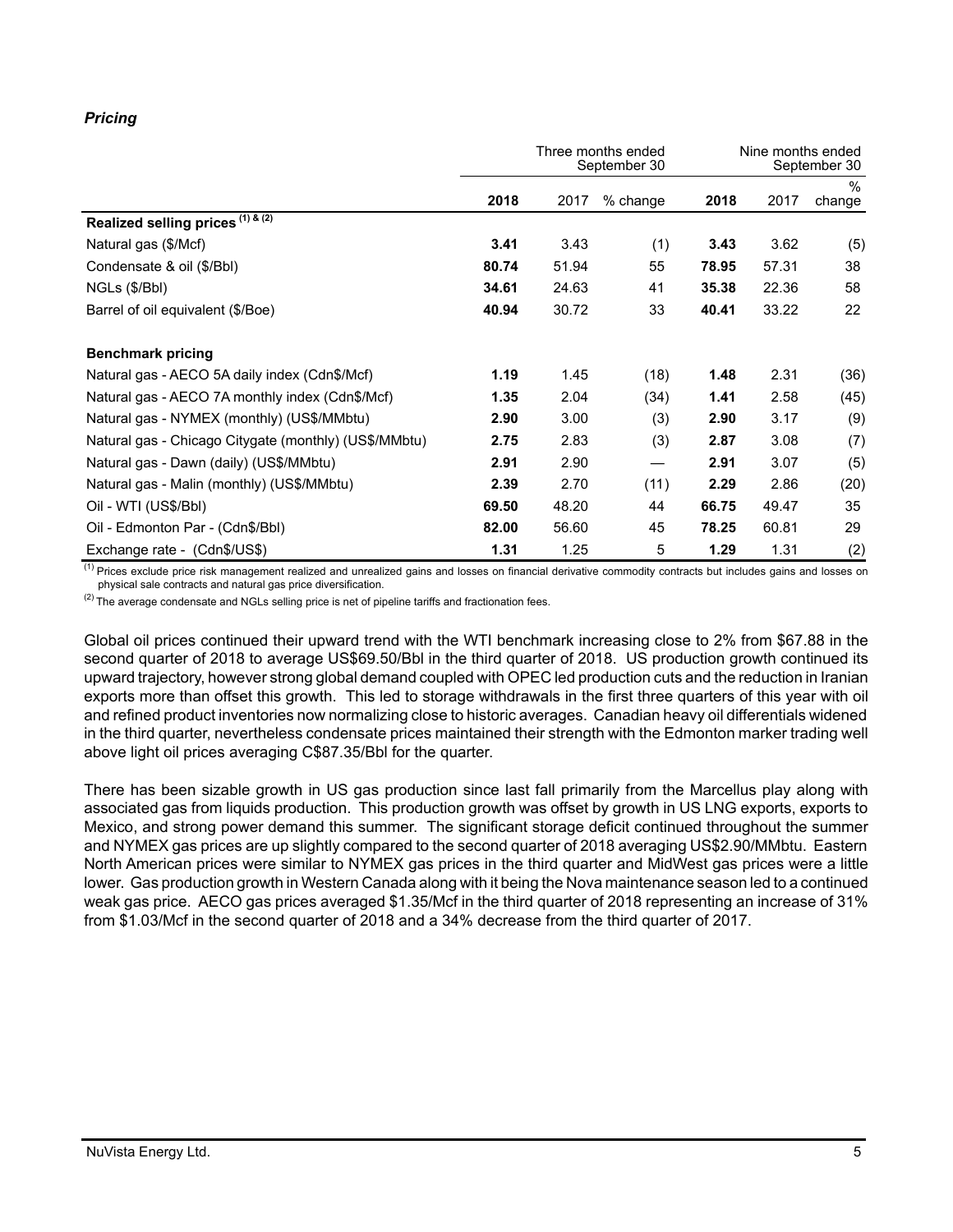#### *Revenue*

#### *Petroleum and natural gas revenues*

|                                          |         | Three months ended September 30 | Nine months ended September 30 |                 |         |               |         |                 |
|------------------------------------------|---------|---------------------------------|--------------------------------|-----------------|---------|---------------|---------|-----------------|
|                                          | 2018    |                                 | 2017                           |                 | 2018    |               | 2017    |                 |
| (\$ thousands, except % amounts)         | \$      | $%$ of<br>total                 | \$                             | $%$ of<br>total |         | % of<br>total | \$      | $%$ of<br>total |
| Natural gas <sup>(1)</sup>               | 44.952  | 30                              | 34.467                         | 41              | 126.034 | 31%           | 98.956  | 40%             |
| Condensate & oil                         | 95.226  | 63                              | 44.308                         | 53              | 257.980 | 62%           | 137.263 | 56%             |
| NGLs <sup>(2)</sup>                      | 10.778  |                                 | 4.325                          | 6               | 28.829  | 7%            | 10.518  | 4%              |
| Total petroleum and natural gas revenues | 150.956 |                                 | 83,100                         |                 | 412.843 |               | 246.737 |                 |

<sup>(1)</sup> Natural gas revenue includes price risk management gains and losses on physical delivery sale contracts. For the three and nine months ended September 30, 2018, our physical delivery sales contracts resulted in gains of \$5.8 million and \$17.2 million respectively (2017 – \$7.1 million gain and \$12.5 million gain).

(2) Includes butane, propane, and ethane and an immaterial amount of sulphur revenue.

For the three months ended September 30, 2018, petroleum and natural gas revenues increased 82% over the comparable period of 2017, due primarily to a 36% increase in production and a 33% increase in realized prices for the quarter.

For the nine months ended September 30, 2018, petroleum and natural gas revenues increased 67% over the comparable period of 2017, due primarily to a 38% increase in production and a 22% increase in realized selling prices.

Condensate & oil volumes of 32% of total production in the third quarter of 2018, amounted to 63% of total petroleum and natural gas revenues.

#### *Natural gas revenue*

A breakdown of natural gas revenue is as follows:

|                                                 |                      |      | Three months ended September 30 |        | Nine months ended September 30 |        |        |        |
|-------------------------------------------------|----------------------|------|---------------------------------|--------|--------------------------------|--------|--------|--------|
|                                                 | 2018<br>\$/Mcf<br>\$ |      | 2017                            |        | 2018                           |        | 2017   |        |
| (\$ thousands, except per unit amounts)         |                      |      | \$                              | \$/Mcf |                                | \$/Mcf | \$     | \$/Mcf |
| Natural gas revenue - AECO reference price (1)  | 16,511               | 1.35 | 20.186                          | 2.04   | 50.873                         | 1.41   | 69.375 | 2.58   |
| Heat/value adjustment <sup>(2)</sup>            | 1,814                | 0.15 | 1.999                           | 0.20   | 4.998                          | 0.14   | 6.628  | 0.24   |
| Transportation revenue (3)                      | 7.205                | 0.59 | 1.286                           | 0.13   | 19.273                         | 0.53   | 4.329  | 0.16   |
| Natural gas market diversification revenue      | 13,631               | 0.88 | 3.862                           | 0.35   | 33.693                         | 0.88   | 6.133  | 0.18   |
| AECO physical delivery sales contract gains (4) | 5,791                | 0.44 | 7.134                           | 0.71   | 17.197                         | 0.47   | 12.491 | 0.46   |
| Total natural gas revenue                       | 44,952               | 3.41 | 34.467                          | 3.43   | 126.034                        | 3.43   | 98.956 | 3.62   |

 $(1)$  Quarter average AECO 7A monthly index.

(2) Based on NuVista's historical adjustment of 9-10%.

 $^{(3)}$  Cost of gas transportation from the transfer of custody sales point to the final sales point.

<sup>(4)</sup> Excludes price risk management realized and unrealized gains and losses on financial derivative commodity contracts but includes gains and losses on physical sale contracts.

For the three months ended September 30, 2018, natural gas revenue increased 30% over the comparable period of 2017, due to a 31% increase in production.

For the nine months ended September 30, 2018, natural gas revenue increased 27% over the comparable period of 2017, due primarily to a 34% increase in production more than offsetting a 5% decrease in realized selling prices.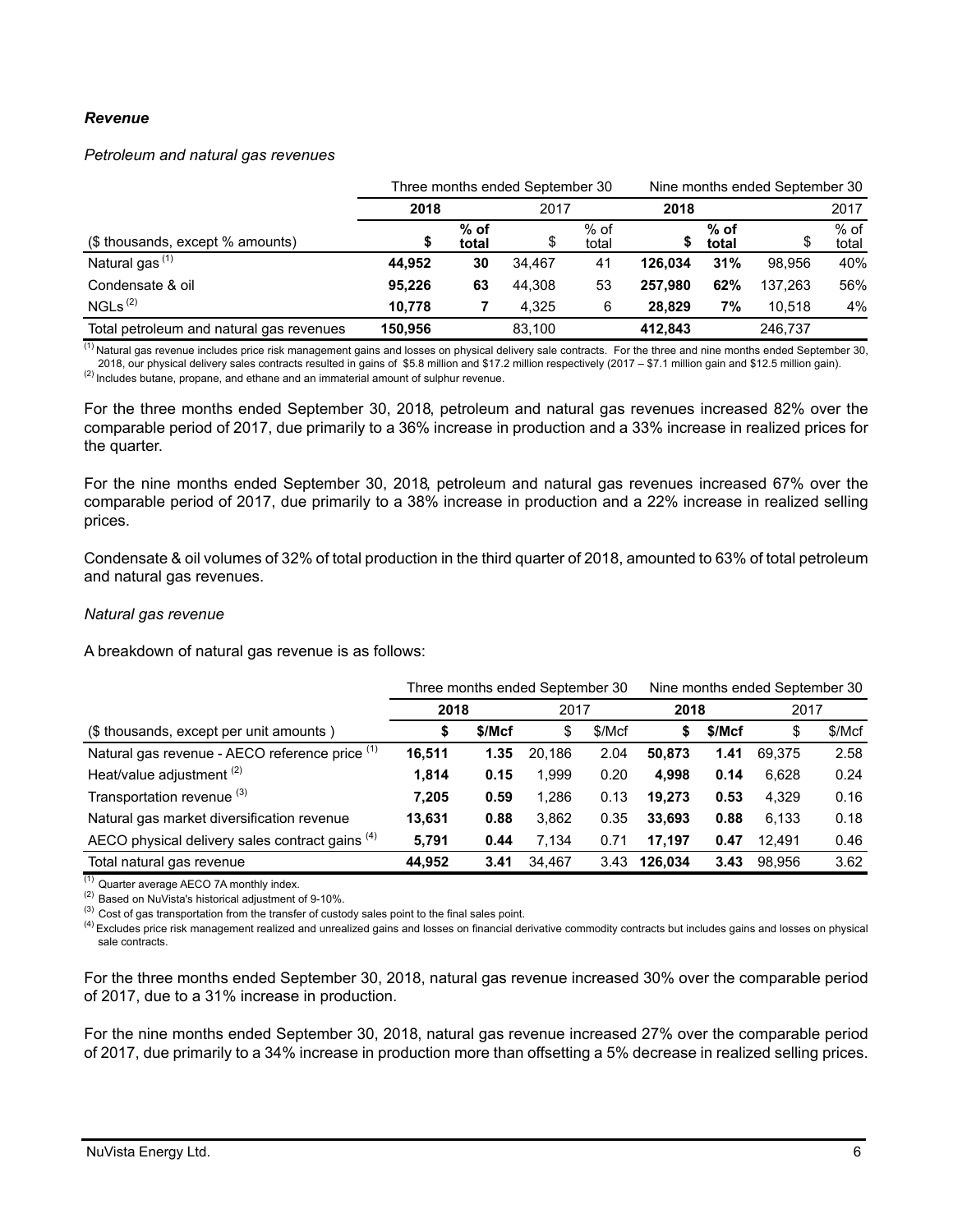The Company's third quarter physical natural gas sales portfolio was based on the following physical fixed price contracts or physical market deliveries:

|                                           | Three months ended September 30 |       |  |  |
|-------------------------------------------|---------------------------------|-------|--|--|
|                                           | 2018                            | 2017  |  |  |
| AECO physical spot price deliveries       | $-\%$                           | $-\%$ |  |  |
| AECO physical fixed price sales contracts | 21%                             | 68%   |  |  |
| Dawn physical deliveries                  | 32%                             | $-\%$ |  |  |
| Malin physical deliveries                 | 28%                             | $-\%$ |  |  |
| Chicago physical deliveries               | 19%                             | 32%   |  |  |

NuVista receives a premium to the AECO spot gas price due to the higher heat content of its natural gas production, as well as the various gas marketing and transportation arrangements that the Company has in place to diversify and gain exposure to alternative natural gas markets in North America outside Alberta to limit its exposure to spot AECO pricing. For the three months ended September 30, 2018, the Company had no exposure to AECO spot prices. Natural gas sales under AECO physical fixed price delivery sales contracts represented approximately 21% of the Company's total natural gas production. NuVista delivered approximately 32% of its natural gas production to Dawn, 28% to Malin, and 19% to Chicago.

NuVista's exposure to AECO floating prices is limited to approximately 10% of forecast volumes in the fourth quarter of 2018 as a result of this market egress, and the inclusion of pre-existing financial delivery sales contracts at prices that are higher than current market prices as disclosed in section (b) under "*Commodity price risk management".* NuVista's existing contracts for firm transportation on export pipelines coupled with the financial NYMEX basis natural gas sales price derivative contracts will result in long term price diversification and exposure to AECO floating pricing limited to approximately 20%-40% of volumes in 2019 and beyond.

Excluding the impact of realized gains on physical sales contracts, the average selling price for natural gas for the three and nine months ended September 30, 2018 was \$2.97/Mcf and \$2.96/Mcf respectively, compared to \$2.72/ Mcf and \$3.16/Mcf for the comparative periods of 2017, and \$2.75/Mcf in the second quarter of 2018.

## *Condensate & oil revenue*

For the three months ended September 30, 2018, condensate & oil revenue increased 115% over the comparable period of 2017 due to a 38% increase in production and a 55% increase in realized selling prices, which is consistent with a 44% increase in the WTI benchmark for the period.

For the nine months ended September 30, 2018, condensate & oil revenue increased 88% over the comparable period of 2017, due primarily to a 36% increase in production and a 38% increase in realized selling prices, which is consistent with a 35% increase in the WTI benchmark for the period.

Strong demand for condensate & oil in Alberta results in benchmark condensate prices at Edmonton trading at a premium to Canadian light oil prices. NuVista's realized condensate & oil prices include adjustments for pipeline tariffs to Edmonton and quality differentials. Condensate & oil realized selling prices averaged \$80.74/Bbl and \$78.95/ Bbl in the three and nine months ended September 30, 2018, an increase of 55% and 38% from \$51.94/Bbl and \$57.31/Bbl for the comparable periods of 2017, consistent with the increase in WTI prices compared to 2017.

## *NGL revenue*

For the three months ended September 30, 2018, NGL revenue increased 149% over the comparable period of 2017, due to a 77% increase in production and a 41% increase in realized selling prices.

For the nine months ended September 30, 2018, NGL revenue increased 174% over the comparable period of 2017, due primarily to a 73% increase in production and a 58% increase in realized selling prices.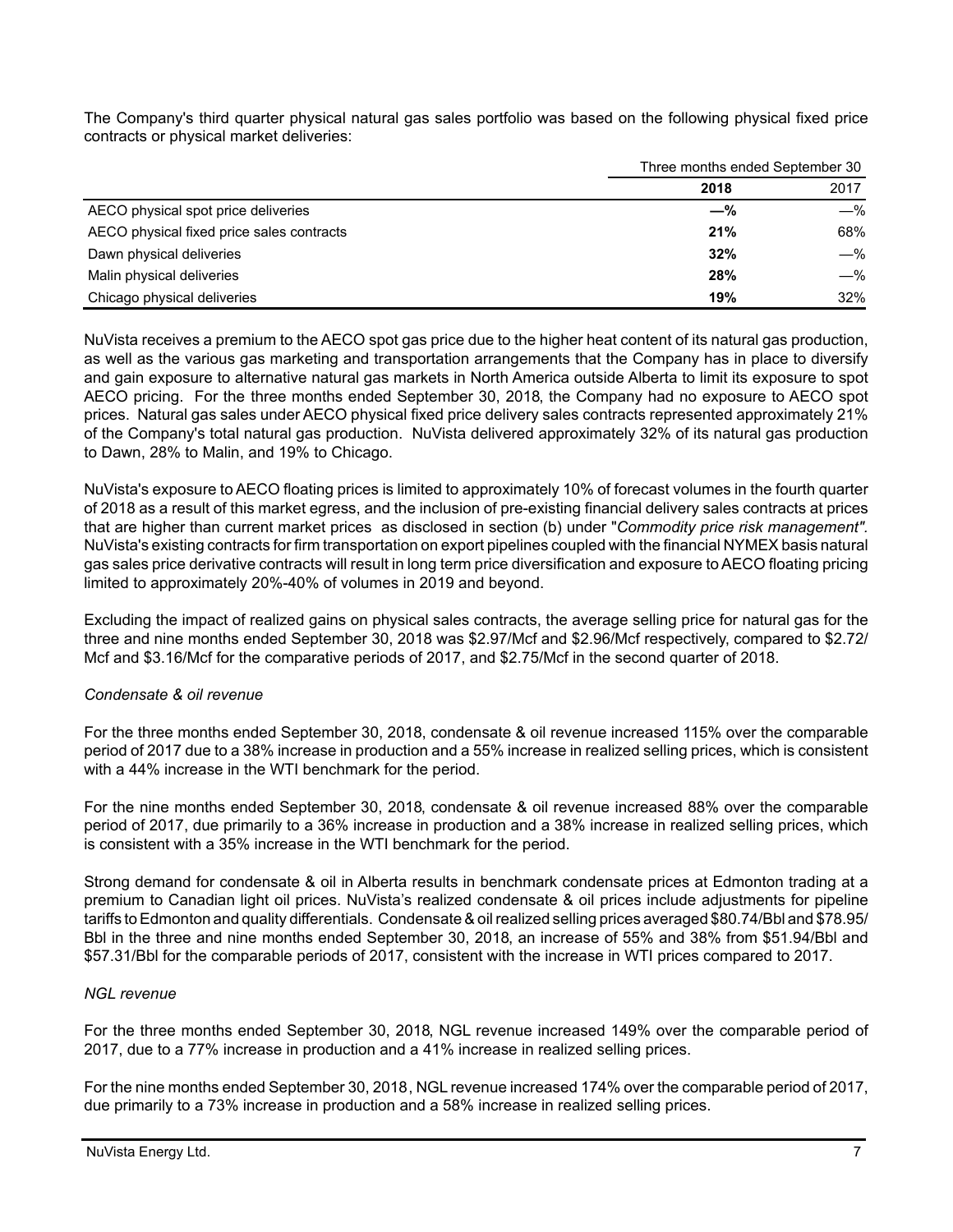## *Commodity price risk management*

NuVista has a disciplined commodity price risk management program as part of its financial risk management strategy. The purpose of this program is to reduce volatility in financial results and help stabilize adjusted funds flow against the unpredictable commodity price environment. NuVista's Board of Directors has authorized the use of fixed price, put option and costless collar contracts ("Fixed Price Contracts"), and had approved the terms of NuVista's commodity price risk management program to allow the securing of minimum prices of the following:

| (% of net forecast after royalty production) | First 18 month<br>forward period | Following 18 month<br>forward period | Following 24 month<br>forward period |
|----------------------------------------------|----------------------------------|--------------------------------------|--------------------------------------|
| <b>Natural Gas Fixed Price Contracts</b>     | up to $70\%$                     | up to $60\%$                         | up to $50\%$                         |
| Crude Oil Fixed Price Contracts              | up to $70\%$                     | up to $60\%$                         | up to $30\%$                         |

The Board of Directors has set limits for entering into natural gas basis differential contracts that are the lesser of 50% of forecast natural gas production, net of royalties, or the volumes that would bring the combined natural gas basis differential contracts and natural gas fixed price contracts to 100% of forecast natural gas production, net of royalties. In addition, a maximum volume of up to 100,000 MMbtu/day has been approved, with a term of 7 years from the date any such swap is entered into.

Hedges on crude oil, natural gas liquids, natural gas, differentials and basis may be made in Canadian or U.S. dollars at the time the position is established and the position may be hedged to Canadian or U.S. dollars, as the case may be, during the term of the applicable hedge. Foreign currency of interest payments and of long-term debt, if there is that exposure, may also be hedged back to the Canadian dollar.

|                                      | Three months ended September 30 |                                  |                      |                         |                           |                      |  |  |
|--------------------------------------|---------------------------------|----------------------------------|----------------------|-------------------------|---------------------------|----------------------|--|--|
| (\$ thousands)                       |                                 | 2018                             |                      | 2017                    |                           |                      |  |  |
|                                      | <b>Realized</b><br>gain (loss)  | <b>Unrealized</b><br>gain (loss) | Total<br>gain (loss) | Realized<br>gain (loss) | Unrealized<br>gain (loss) | Total<br>gain (loss) |  |  |
| Natural gas                          | 1.728                           | (27, 622)                        | (25, 894)            | 1.331                   | 1.740                     | 3,071                |  |  |
| Condensate & oil                     | (15, 158)                       | 1,952                            | (13,206)             | 1.956                   | (8,997)                   | (7,041)              |  |  |
| Foreign exchange                     | (21)                            | 186                              | 165                  |                         |                           |                      |  |  |
| Gain (loss) on financial derivatives | (13, 451)                       | (25,484)                         | (38, 935)            | 3.287                   | (7,257)                   | (3,970)              |  |  |

During the third quarter of 2018, the commodity price risk management program resulted in a total loss of \$38.9 million, compared to a total loss of \$4.0 million for the comparable period of 2017. The fair value of financial derivative contracts are recorded in the financial statements. Unrealized gains and losses are the change in mark to market values or fair value of financial derivative contracts in place at the end of the quarter compared to the start of the quarter.

|                                      | Nine months ended September 30 |                           |                      |                         |                           |                      |  |  |
|--------------------------------------|--------------------------------|---------------------------|----------------------|-------------------------|---------------------------|----------------------|--|--|
| (\$ thousands)                       |                                | 2018                      |                      |                         | 2017                      |                      |  |  |
|                                      | <b>Realized</b><br>gain (loss) | Unrealized<br>gain (loss) | Total<br>gain (loss) | Realized<br>gain (loss) | Unrealized<br>gain (loss) | Total<br>gain (loss) |  |  |
| Natural gas                          | 5.222                          | (3,998)                   | 1.224                | 2,652                   | 1.709                     | 4,361                |  |  |
| Condensate & oil                     | (32, 928)                      | (32, 644)                 | (65, 572)            | 1.844                   | 23.917                    | 25.761               |  |  |
| Foreign exchange                     | 54                             | 77                        | 131                  |                         |                           |                      |  |  |
| Gain (loss) on financial derivatives | (27, 652)                      | (36, 565)                 | (64, 217)            | 4.496                   | 25.626                    | 30.122               |  |  |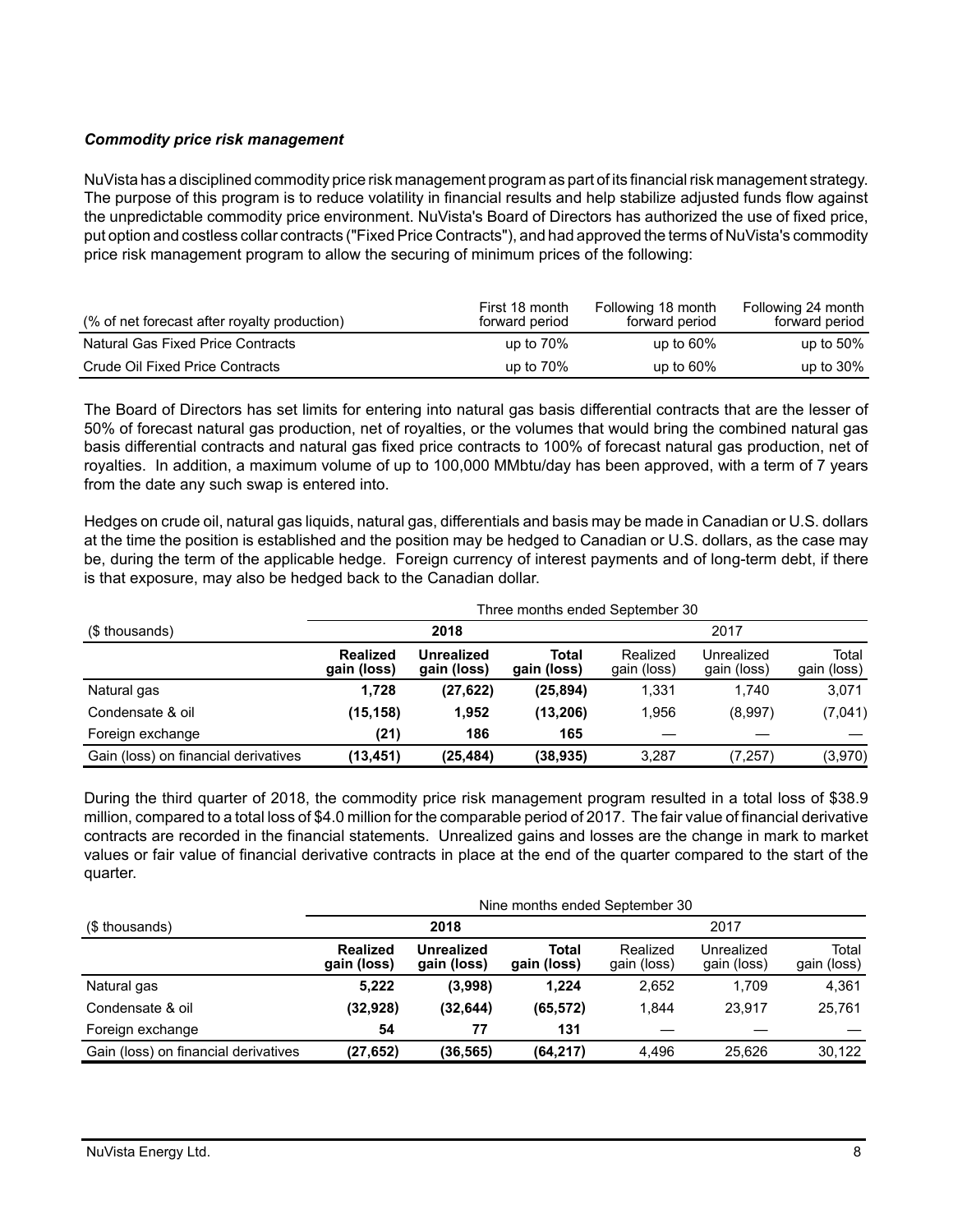For the nine months ended September 30, 2018, the commodity price risk management program resulted in a loss of \$64.2 million compared to a realized gain of \$30.1 million for the comparable period of 2017.

Price risk management gains on our physical delivery sale contracts totaled \$5.8 million and \$17.2 million for the three and nine months ended September 30, 2018 compared to gains of \$7.1 million and \$12.5 million for the comparable periods of 2017. The mark to market value of the physical delivery sale contracts at September 30, 2018 was an asset of \$1.7 million. The fair value of physical delivery sales contracts is not recorded on the financial statements but is recognized in net earnings as settled.

#### (a) Financial instruments

The following is a summary of financial derivatives contracts in place as at September 30, 2018:

|                | WTI fixed price swap |           | WTI fixed price swap |          | <b>Currency derivatives</b> |                |  |
|----------------|----------------------|-----------|----------------------|----------|-----------------------------|----------------|--|
| Term $(1)$     | Bbls/d               | Cdn\$/Bbl | Bbls/d               | US\$/Bbl | US\$/Mo                     | <b>CAD/USD</b> |  |
| 2018 remainder | 7.500                | 71.70     | 1.000                | 50.24    | 2.000.000                   | 1.3036         |  |
| 2019           | 4.043                | 76.23     |                      |          |                             |                |  |
| 2020           | 399                  | 87.68     |                      |          |                             |                |  |

(1) Table presented as weighted average volumes and prices.

|                | C\$ WTI 3 Way Collar |           |           |           |  |  |  |
|----------------|----------------------|-----------|-----------|-----------|--|--|--|
| Term $(1)$     | Bbls/d               | Cdn\$/Bbl | Cdn\$/Bbl | Cdn\$/Bbl |  |  |  |
| 2018 remainder | 1.300                | 70.00     | 83.85     | 89.60     |  |  |  |
| 2019           | 2.899                | 69.28     | 83.21     | 90.22     |  |  |  |
| 2020           | 599                  | 70.00     | 86.03     | 92.38     |  |  |  |

 $(1)$  Table presented as weighted average volumes and prices.

|                | <b>AECO-NYMEX</b><br>basis swap |                              | <b>Chicago-NYMEX</b><br>basis swap | <b>Malin-NYMEX</b><br>basis swap |                | <b>AECO-Malin</b><br>basis swap |                | Dawn-Nymex<br>basis swap     |                |                              |
|----------------|---------------------------------|------------------------------|------------------------------------|----------------------------------|----------------|---------------------------------|----------------|------------------------------|----------------|------------------------------|
| Term $(1)$     | <b>MMbtu/d</b>                  | <b>US\$/</b><br><b>MMbtu</b> | <b>MMbtu/d</b>                     | <b>US\$/</b><br><b>MMbtu</b>     | <b>MMbtu/d</b> | <b>US\$/</b><br><b>MMbtu</b>    | <b>MMbtu/d</b> | <b>US\$/</b><br><b>MMbtu</b> | <b>MMbtu/d</b> | <b>US\$/</b><br><b>MMbtu</b> |
| 2018 remainder | 23,261                          | (0.65)                       | 10,000                             | (0.24)                           | 16,630         | (0.40)                          | 6,630          | 0.68                         | 5,054          | (0.22)                       |
| 2019           | 23,664                          | (0.86)                       | 10,836                             | (0.25)                           | 18,329         | (0.40)                          | 10,000         | 0.68                         | 1,671          | (0.26)                       |
| 2020           | 47.500                          | (0.96)                       | 15,000                             | (0.25)                           | 11,667         | (0.51)                          | 8,333          | 0.68                         | 10,000         | (0.26)                       |
| 2021           | 95.000                          | (0.98)                       | 15,000                             | (0.24)                           | 20,000         | (0.66)                          |                |                              | 10,000         | (0.26)                       |
| 2022           | 95.000                          | (0.97)                       | 12.493                             | (0.24)                           | 16,658         | (0.66)                          |                |                              | 8,329          | (0.26)                       |
| 2023           | 100,000                         | (1.01)                       |                                    |                                  |                |                                 |                |                              |                |                              |
| 2024<br>41     | 100,000                         | (1.00)                       |                                    |                                  |                |                                 |                |                              |                |                              |

 $\frac{1}{1}$  Table presented as weighted average volumes and prices.

|                | NYMEX fixed price swap |            | Dawn fixed price swap |            |
|----------------|------------------------|------------|-----------------------|------------|
| Term $(1)$     | MMbtu/d                | US\$/MMbtu | MMbtu/d               | US\$/MMbtu |
| 2018 remainder | 54.946                 | 2.90       | 6.630                 | 2.50       |
| 2019           | 33.315                 | 2.80       | 8.329                 | 2.50       |

 $<sup>(1)</sup>$  Table presented as weighted average volumes and prices.</sup>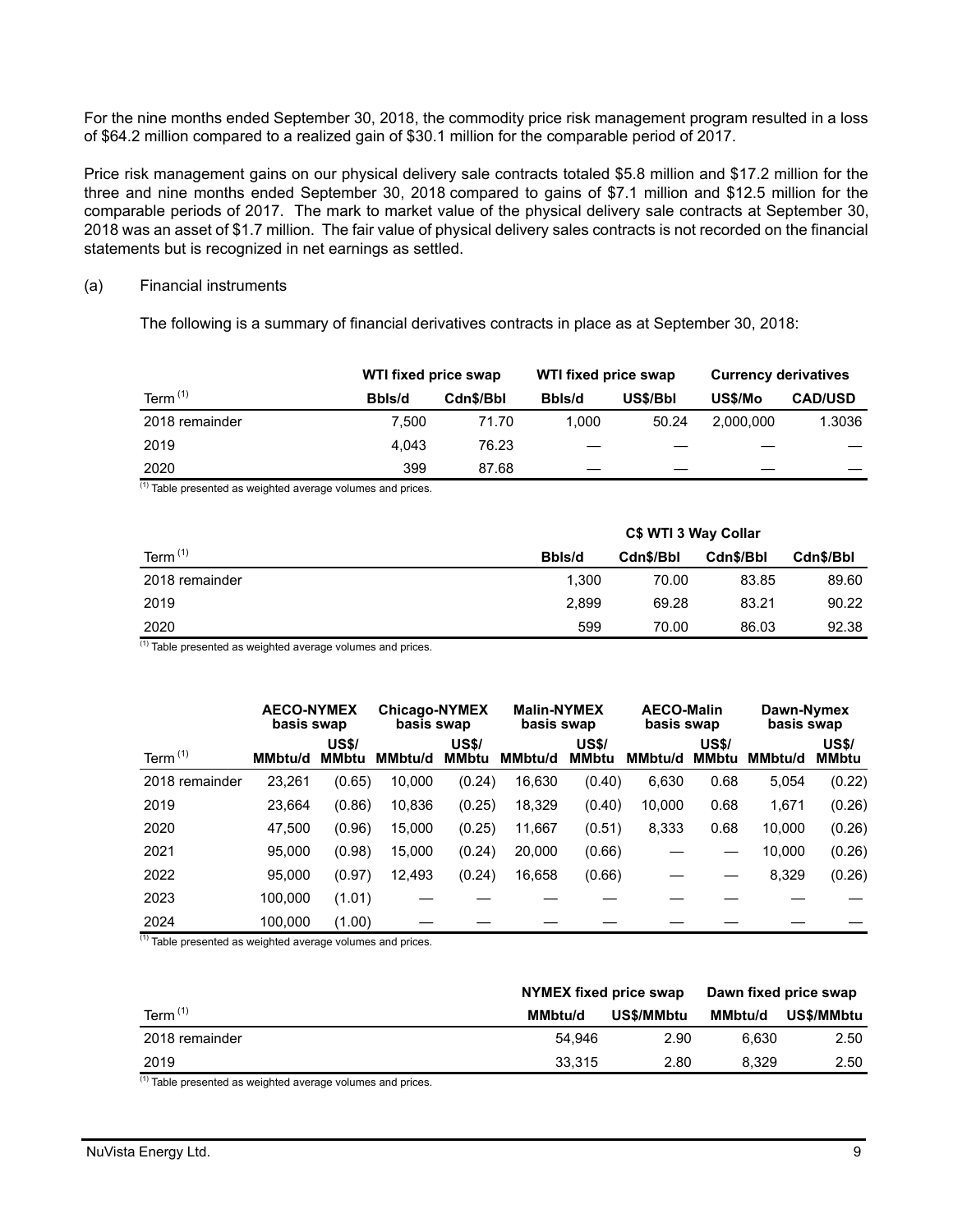Subsequent to September 30, 2018 the following is a summary of financial derivatives that have been entered into:

|            |        | <b>C\$ WTI</b> |        | C\$ WTI 3 Way Collar |           |           |
|------------|--------|----------------|--------|----------------------|-----------|-----------|
| Term $(1)$ | Bbls/d | Cdn\$/Bbl      | Bbls/d | Cdn\$/Bbl            | Cdn\$/Bbl | Cdn\$/Bbl |
| 2019       | 300    | 90.05          | 1.151  | 70.00                | 86.05     | 92.77     |
| 2020       | 300    | 90.05          | 1.200  | 70.00                | 86.00     | 92.73     |

 $(1)$  Table presented as weighted average volumes and prices.

|            |                | NYMEX fixed price swap |  |  |
|------------|----------------|------------------------|--|--|
| Term $(1)$ | <b>MMbtu/d</b> | US\$/MMbtu             |  |  |
| 2019       | 2,932          | 2.66                   |  |  |

 $(1)$  Table presented as weighted average volumes and prices.

#### (b) Physical delivery sales contracts

The following is a summary of the physical delivery sales contracts in place as at September 30, 2018:

|                |        | <b>AECO fixed price</b><br>swap |       | Dawn fixed price<br>swap | Dawn fixed price<br>swap |                              | Dawn-Nymex<br><b>Basis</b> |                       |
|----------------|--------|---------------------------------|-------|--------------------------|--------------------------|------------------------------|----------------------------|-----------------------|
| Term $(1)$     | GJ/d   | Cdn\$/GJ                        | GJ/d  | Cdn\$/GJ                 | MMbtu/d                  | <b>US\$/</b><br><b>MMbtu</b> | <b>MMbtu/d</b>             | <b>US\$/</b><br>MMbtu |
| 2018 remainder | 29.266 | 2.72                            | 3.370 | 3.07                     | 6,630                    | 2.50                         |                            |                       |
| 2019           |        |                                 |       |                          | 8,329                    | 2.50                         | 1.671                      | (0.26)                |
| 2020           |        |                                 |       |                          |                          |                              | 10.000                     | (0.26)                |
| 2021           |        |                                 |       |                          |                          |                              | 10.000                     | (0.26)                |
| 2022           |        |                                 |       |                          |                          |                              | 8,329                      | (0.26)                |

(1) Table presented as weighted average volumes and prices.

Subsequent to September 30, 2018 the following is a summary of the physical delivery sales contracts that have been entered into:

|                | <b>AECO fixed price swap</b> |          |  |
|----------------|------------------------------|----------|--|
| Term $(1)$     | GJ/d                         | Cdn\$/GJ |  |
| 2018 remainder | 6.630                        | 1.68     |  |
| 2019           | 11.260                       | 1.57     |  |

(1) Table presented as weighted average volumes and prices.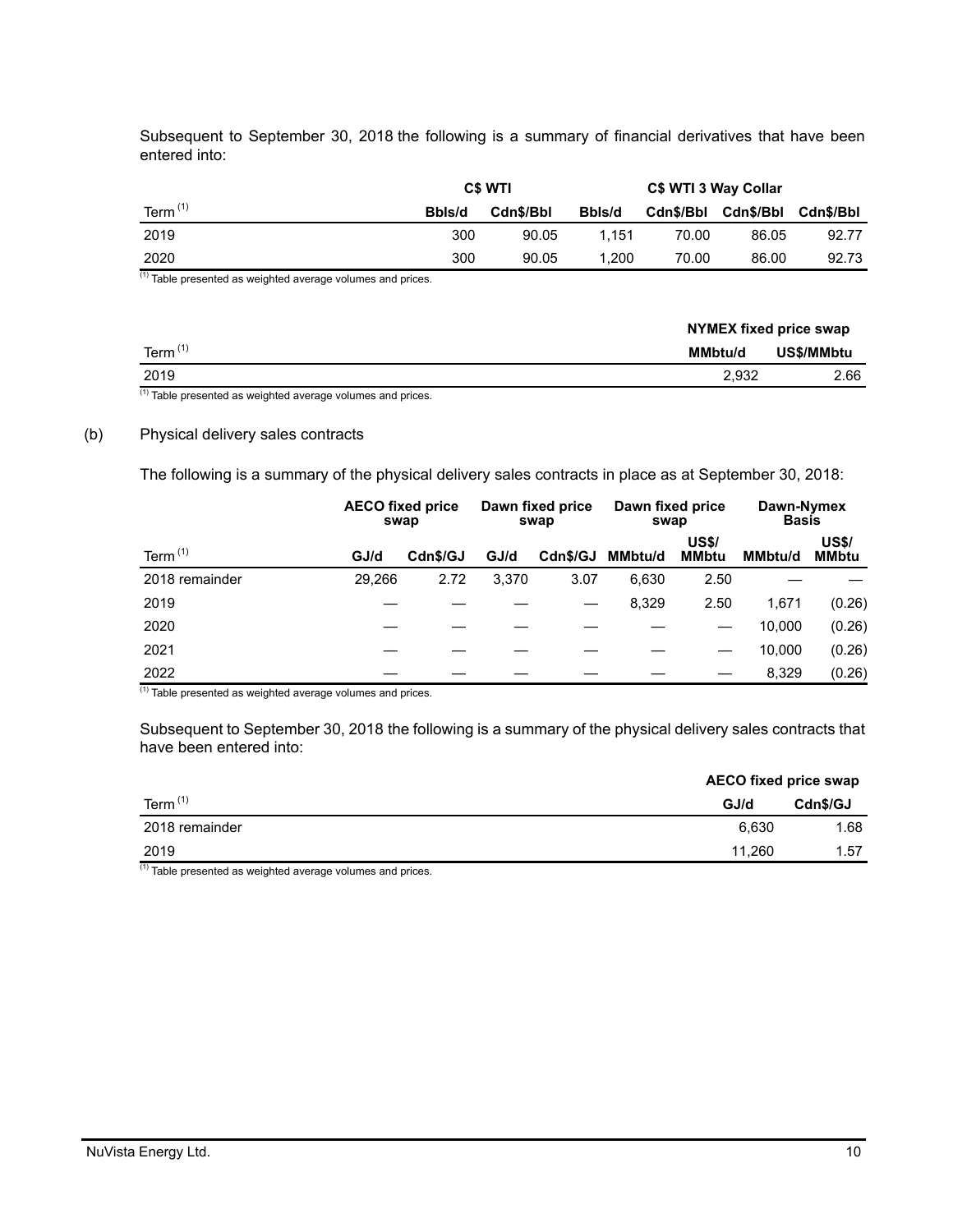## *Royalties*

|                                                                            |         | Three months ended<br>September 30 |          | Nine months ended<br>September 30 |
|----------------------------------------------------------------------------|---------|------------------------------------|----------|-----------------------------------|
| (\$ thousands, except % and per Boe amounts)                               | 2018    | 2017                               | 2018     | 2017                              |
| Gross royalties                                                            | 8.278   | 4.285                              | 19.587   | 13,220                            |
| Gas cost allowance ("GCA")                                                 | (2,996) | (1, 977)                           | (8, 162) | (5,840)                           |
| Net royalties                                                              | 5.282   | 2,308                              | 11.425   | 7,380                             |
| Gross royalty % excluding physical delivery sales contracts <sup>(1)</sup> | 5.7     | 5.6                                | 5.0      | 5.6                               |
| Gross royalty % including physical delivery sales contracts                | 5.5     | 5.2                                | 4.7      | 5.4                               |
| Net royalties per Boe                                                      | 1.43    | 0.85                               | 1.12     | 0.99                              |

<sup>(1)</sup> Calculated as gross royalties as a % of petroleum and natural gas revenues excluding gains (losses) on physical delivery sales contracts.

For the three and nine months ended September 30, 2018, gross royalties increased 93% and 48% respectively as compared to the comparable periods of 2017 as a result of the production increases over the prior year. Gross royalties as a percentage of petroleum and natural gas revenues decreased as compared to the comparable year to date period of 2017 as a result of lower realized and benchmark gas prices, and a decrease in the percent of natural production exposed to AECO pricing as a result of the diversification of the gas sales portfolio.

The Company also receives GCA from the Crown, which reduces royalties to account for expenses incurred by NuVista to process and transport the Crown's portion of natural gas production. For the three and nine months ended September 30, 2018, the 52% and 40% increase in GCA credits received compared to the comparative periods of 2017 is primarily due to the increased crown royalty payments made to the Crown as a result of increased production.

NuVista's physical price risk management activities impact reported average royalty rates as royalties are based on government market reference prices and not the Company's average realized prices that include price risk management activities.

In 2016, the provincial government of Alberta announced the key highlights of a proposed Modernized Royalty Framework ("MRF") that is effective for wells drilled after January 1, 2017. These highlights include a permanent structure providing a 5% royalty during the pre-payout period of conventional crude oil, natural gas, and NGL resources, then a higher royalty rate after the payout period. The payout period is governed by a revenue minus cost structure which focuses upon cost reduction and efficiency while staying nearly neutral on the average rate of return for any given play when compared to the prior royalty framework. Mature wells still receive reduced royalties, and there are no changes to the royalty structure of wells drilled prior to 2017 for a 10-year period from the royalty program's implementation date. The changes are not currently expected to have a material impact on NuVista's results of operations.

## *Transportation expenses*

|                                                  |        | Three months ended<br>September 30 | Nine months ended<br>September 30 |        |  |
|--------------------------------------------------|--------|------------------------------------|-----------------------------------|--------|--|
| (\$ thousands, except per unit amounts)          | 2018   | 2017                               | 2018                              | 2017   |  |
| Natural gas transportation expense               | 10.341 | 6.411                              | 29.503                            | 16.604 |  |
| Condensate, oil & NGL transportation expense     | 1.065  | 387                                | 2.358                             | 3,489  |  |
| Total transportation expense                     | 11.406 | 6.798                              | 31.861                            | 20,093 |  |
| Natural gas transportation \$/Mcf <sup>(1)</sup> | 0.78   | 0.64                               | 0.80                              | 0.61   |  |
| Condensate, oil & NGL transportation \$/Bbl      | 0.90   | 0.45                               | 0.72                              | 1.46   |  |
| Total transportation \$/Boe                      | 3.09   | 2.51                               | 3.12                              | 2.71   |  |

 $<sup>(1)</sup>$  Includes total gas transportation from the plant gate to the final sales point.</sup>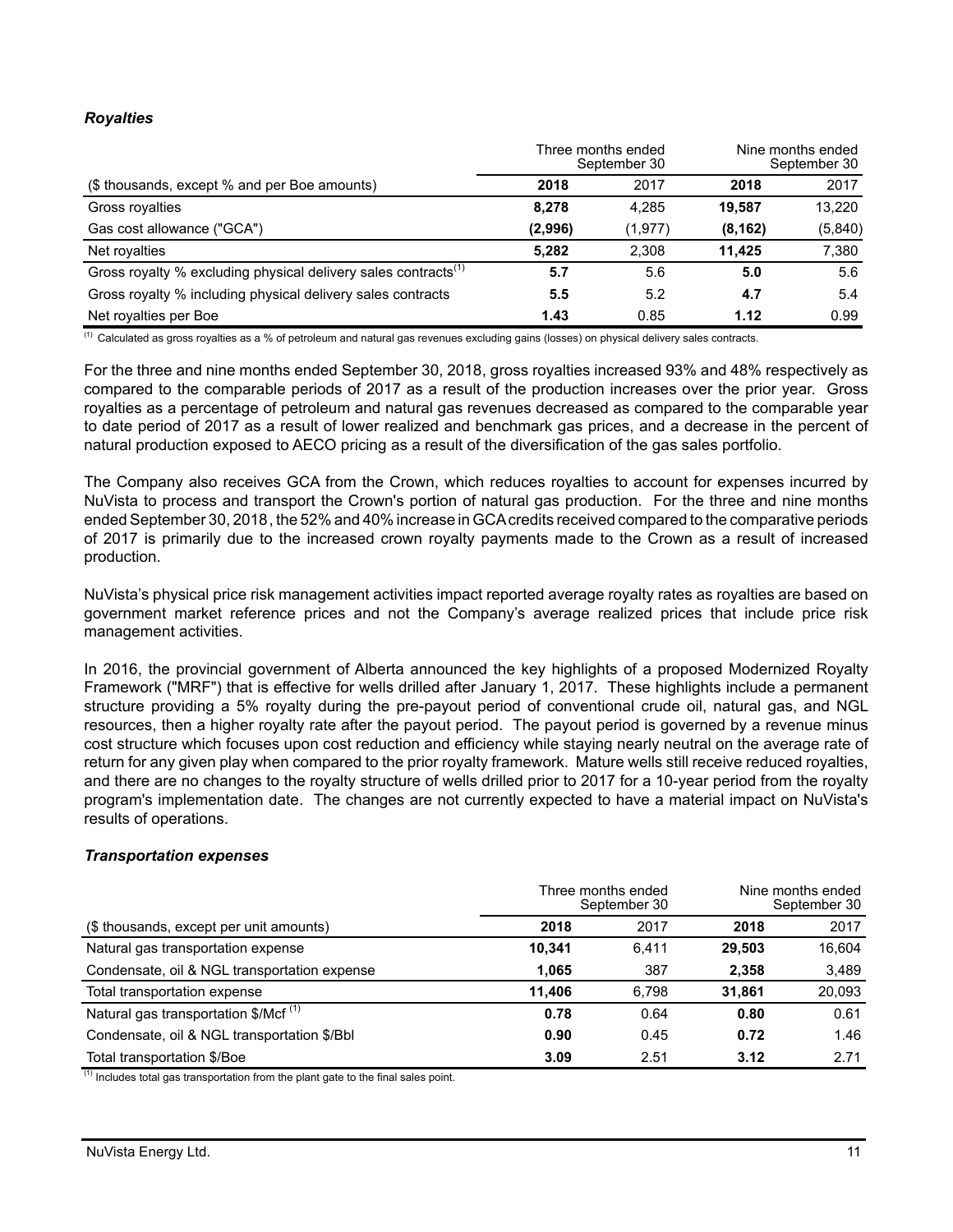For the three and nine months ended September 30, 2018, total transportation expenses on a total dollar and per Boe basis increased from the comparative periods of 2017 due primarily to higher volumes and additional firm commitments for gas transportation. NuVista incurs transportation expenses on these gas volumes, however, the tolls are more than offset by the higher realized gas prices received at markets outside Alberta. Compared to second quarter transportation expense of \$11.0 million (\$3.36/Boe), transportation expenses for the third quarter increased as a result of increased production.

Condensate transportation expense on a \$/Bbl basis is dependent on the proportion of condensate production volumes flowing through third party liquids pipelines which incurs lower transportation rates than volumes being trucked. Condensate transportation in the third quarter of 2018 was \$0.90/Bbl as compared to \$0.45/Bbl in the comparable period of 2017 due to increased condensate production, capacity constraints on third party liquids pipelines limiting the volumes that could be pipelined, and the resulting increase in the volumes trucked which incur higher transportation rates. For the nine months ended September 30, 2018, condensate transportation was \$0.74/ Bbl lower than the prior year comparative period as a result of increased condensate production and a higher proportion of condensate volumes flowing through third party liquids pipelines which incurs minimal transportation expense throughout 2018 compared to 2017, resulting in a lower condensate transportation \$/Bbl.

## *Operating expenses*

|                                         | Three months ended September 30 |        | Nine months ended September 30 |        |  |
|-----------------------------------------|---------------------------------|--------|--------------------------------|--------|--|
| (\$ thousands, except per unit amounts) | 2018                            | 2017   | 2018                           | 2017   |  |
| Operating expenses                      | 36.199                          | 27.743 | 102.717                        | 78.218 |  |
| Per Boe                                 | 9.82                            | 10.26  | 10.06                          | 10.53  |  |

For the three and nine months ended September 30, 2018, operating expenses increased as a result of the increased production compared to the prior year comparative periods of 2017, while the per Boe costs decreased 4% respectively from the comparative periods due to increased production, operational efficiencies, and increased utilization of the Elmworth and Bilbo compressor stations. Compared to second quarter operating expenses of \$33.9 million (\$10.35/Boe), third quarter operating expenses per Boe decreased, as second quarter operating expenses were higher than normal as a result of higher hauling rates associated with spring road conditions.

# *General and administrative expenses ("G&A")*

|                                        | Three months ended September 30 |          | Nine months ended September 30 |          |
|----------------------------------------|---------------------------------|----------|--------------------------------|----------|
| (\$ thousands, except per Boe amounts) | 2018                            | 2017     | 2018                           | 2017     |
| Gross G&A expenses                     | 5,703                           | 5,328    | 17.590                         | 16,195   |
| Overhead recoveries                    | (188)                           | (52)     | (437)                          | (406)    |
| Capitalized G&A                        | (1, 159)                        | (1, 190) | (3,693)                        | (3, 548) |
| Net G&A expenses                       | 4.356                           | 4.086    | 13.460                         | 12,241   |
| Gross G&A per Boe                      | 1.55                            | 1.97     | 1.72                           | 2.18     |
| Net G&A per Boe                        | 1.18                            | 1.51     | 1.32                           | 1.65     |

As a result of continued focus on Wapiti Montney, NuVista has continued to realize efficiencies within G&A. For the three and nine months ended September 30, 2018, gross G&A expenses have increased due to the slight increase in staff associated with the growing Montney production activities and the Pipestone Acquisition. On a per Boe basis, G&A expenses have decreased due to increased production as well as the Company's continued focus on cost control.

The Company's policy of allocating and capitalizing G&A expenses associated with new capital projects remained unchanged in 2017 and 2018. G&A capitalized and operating recoveries are in accordance with industry practice.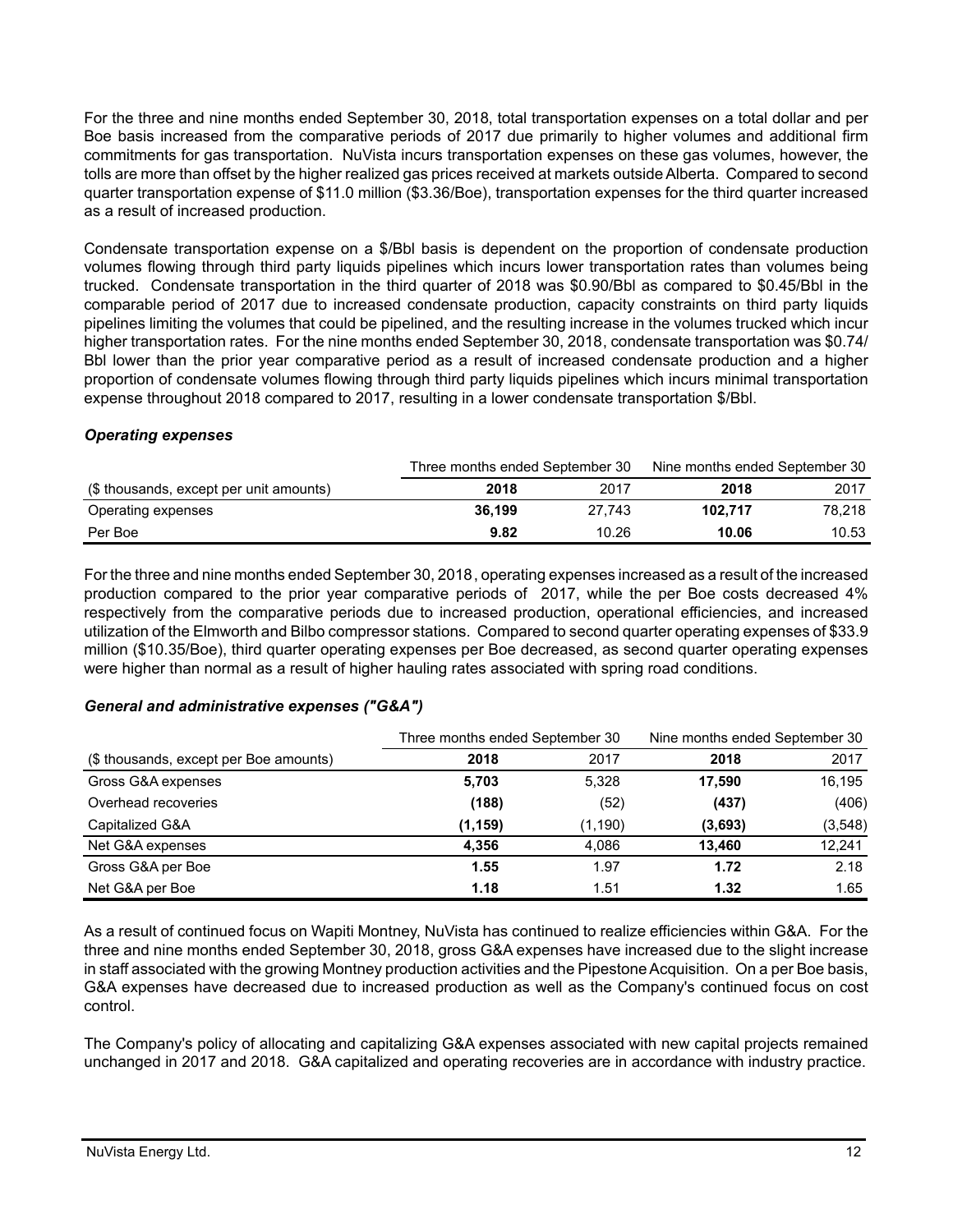### *Share-based compensation expense*

|                               |       | Three months ended September 30 |       | Nine months ended September 30 |
|-------------------------------|-------|---------------------------------|-------|--------------------------------|
| (\$ thousands)                | 2018  | 2017                            | 2018  | 2017                           |
| Stock options                 | 636   | 746                             | 2,595 | 2,420                          |
| Director deferred share units | (229) | 311                             | 359   | 552                            |
| Restricted share awards       | 304   | 355                             | 1,255 | 1.104                          |
| Performance share awards      | 83    |                                 | 128   |                                |
| Total                         | 794   | 1.412                           | 4.337 | 4.076                          |

Share-based compensation expense relates to the amortization of the fair value of stock option awards, performance share awards ("PSA"), restricted share awards ("RSA") and accruals for future payments under the director deferred share unit ("DSU") plan. In the past the Company's share award incentive plan consisted of RSA's. Starting in the current quarter, the share award plan consists of both RSAs and PSAs, and during the three months ending June 30, 2018, the Company had an initial grant of PSAs.

The decrease in share-based compensation for the three months ended September 30, 2018 compared to the comparable period of 2017 is due primarily to the decrease in the DSU liability in the third quarter of 2018 as a result of the decrease in share price from \$9.12 at June 30, 2018 to \$7.50 at September 30, 2018.

On a year to date basis total share based compensation remained relatively consistent, with a slight increase in the weighted average fair value of stock options and RSAs granted in 2018 offset by a decrease in the share price used to value DSUs over the comparable period of 2017.

#### *Transaction Costs*

|                                        |       |      | Three months ended September 30 Nine months ended September 30 |      |  |
|----------------------------------------|-------|------|----------------------------------------------------------------|------|--|
| (\$ thousands, except per Boe amounts) | 2018  | 2017 | 2018                                                           | 2017 |  |
| Total transaction costs                | 2.624 |      | 2.624                                                          |      |  |
| Total transaction costs per Boe        | 0.71  |      | 0.26                                                           |      |  |

Transaction costs are those costs related to the Pipestone Acquisition that cannot be capitalized as part of the cost of such transactions under IFRS. These costs include advisory, legal and other professional fees.

## *Financing costs*

|                                              | Three months ended<br>September 30 |       | Nine months ended<br>September 30 |       |
|----------------------------------------------|------------------------------------|-------|-----------------------------------|-------|
| (\$ thousands, except per Boe amounts)       | 2018                               | 2017  | 2018                              | 2017  |
| Interest on long-term debt (credit facility) | 1,383                              | 1.725 | 2.961                             | 3,091 |
| Interest on senior unsecured notes (1)       | 3,874                              | 1,890 | 12,409                            | 5,560 |
| Call premium on redemption of 2021 Notes     |                                    |       | 6,562                             |       |
| Interest expense                             | 5,257                              | 3,615 | 21,932                            | 8,651 |
| Accretion expense                            | 439                                | 341   | 1,236                             | 1,137 |
| Total financing costs                        | 5,696                              | 3,956 | 23,168                            | 9,788 |
| Interest expense per Boe                     | 1.43                               | 1.34  | 2.15                              | 1.16  |
| Total financing costs per Boe                | 1.54                               | 1.46  | 2.27                              | 1.32  |

(1) Year to date value includes \$2.2 million of remaining accretion of carrying value to face value on redemption of 2021 Notes.

Interest expense on long-term debt includes interest standby charges on the Corporation's syndicated credit facilities. For the three and nine months ended September 30, 2018 interest expense on long-term debt decreased from the comparable periods in 2017 due to lower average bank indebtedness throughout the periods. Average borrowing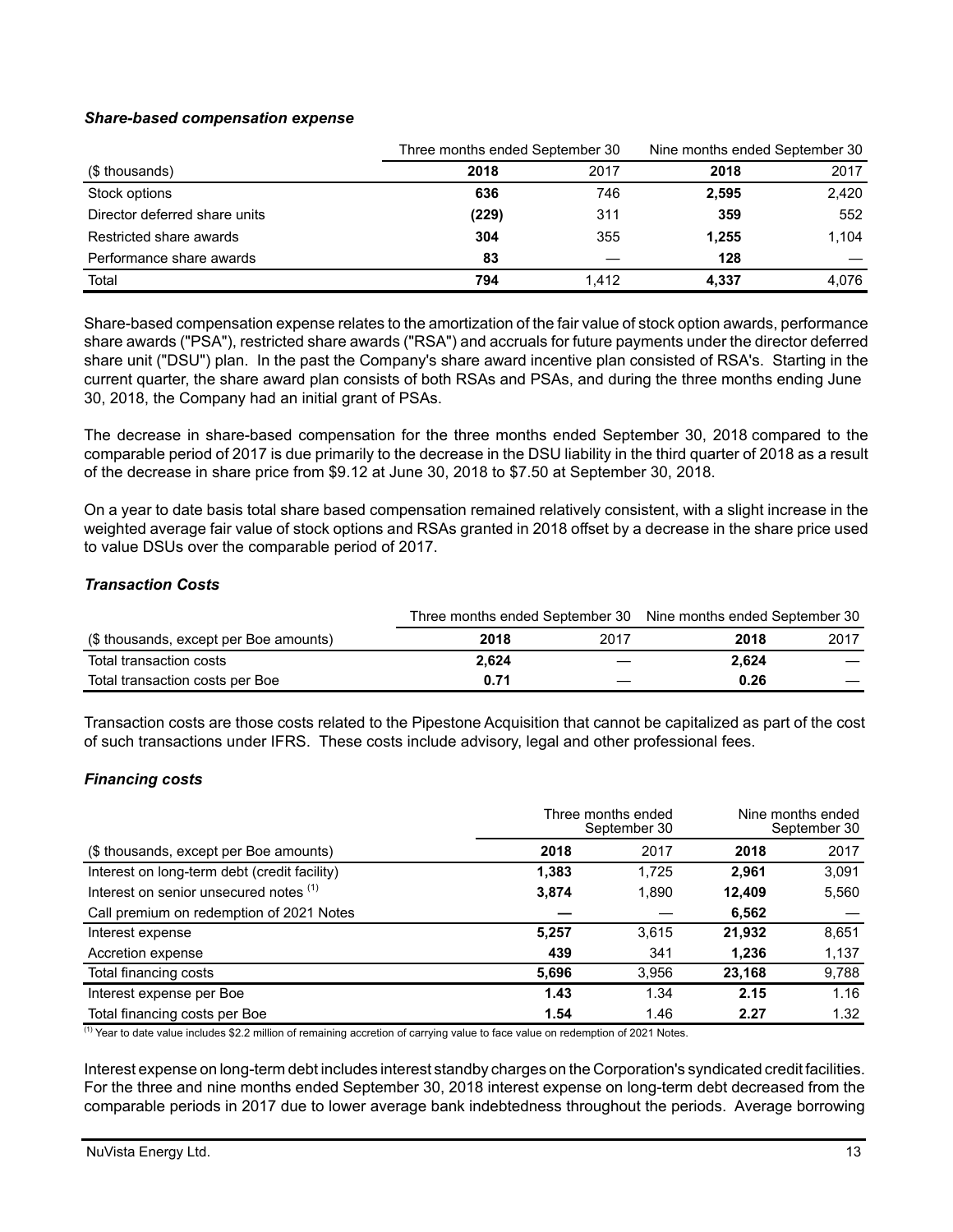costs on long term debt for the three and nine months ended September 30, 2018 were 3.2% and 3.3% compared to average borrowing costs of 3.1% and 3.0% for the comparative periods of 2017.

On March 2, 2018, the Company issued \$220.0 million aggregate principal amount of 6.50% senior unsecured notes due March 2, 2023 ("2023 Notes"). Part of the proceeds from the 2023 Notes were used to redeem all of the Company's existing \$70.0 million of 9.875% senior unsecured notes ("2021 Notes"), resulting in an agreed redemption call premium of \$6.6 million, and \$2.2 million of remaining accretion of the carrying value which is included in interest expense on a year to date basis, for a total incremental expense on payout of \$8.8 million. See also the *Liquidity and Capital Resources* section in this MD&A.

Interest on the senior unsecured notes issued for the three and nine months ended September 30, 2018, is for interest paid or accrued at the coupon rate to the end of the period on the 2021 and 2023 Notes. The effective interest rate on the 2021 Notes was 11.0%. The effective interest rate on the 2023 Notes is 7.0%. The carrying value of the 2023 Note at September 30, 2018 is \$215.7 million.

## *Adjusted funds flow*

NuVista considers adjusted funds flow to be a key measure that provides a more complete understanding of the Company's ability to generate cash flow necessary to finance capital expenditures, expenditures on asset retirement obligations, and meet its financial obligations. NuVista has calculated adjusted funds flow based on cash flow provided by operating activities, excluding changes in non-cash working capital, asset retirement expenditures and environmental remediation recovery, as management believes the timing of collection, payment, and occurrence is variable and by excluding them from the calculation, management is able to provide a more meaningful measure of NuVista's operations on a continuing basis. More specifically, expenditures on asset retirement obligations may vary from period to period depending on the Company's capital programs and the maturity of its operating areas, while environmental remediation recovery relates to an incident that management doesn't expect to occur on a regular basis. The settlement of asset retirement obligations is managed through NuVista's capital budgeting process which considers its available adjusted funds flow. Adjusted funds flow is not a standardized measure and therefore may not be comparable with the calculation of similar measures by other entities.

NuVista reports adjusted funds flow in total and on a per share basis. Refer to Note 14 "Capital Management" in the financial statements. A reconciliation of adjusted funds flow is presented in the following tables.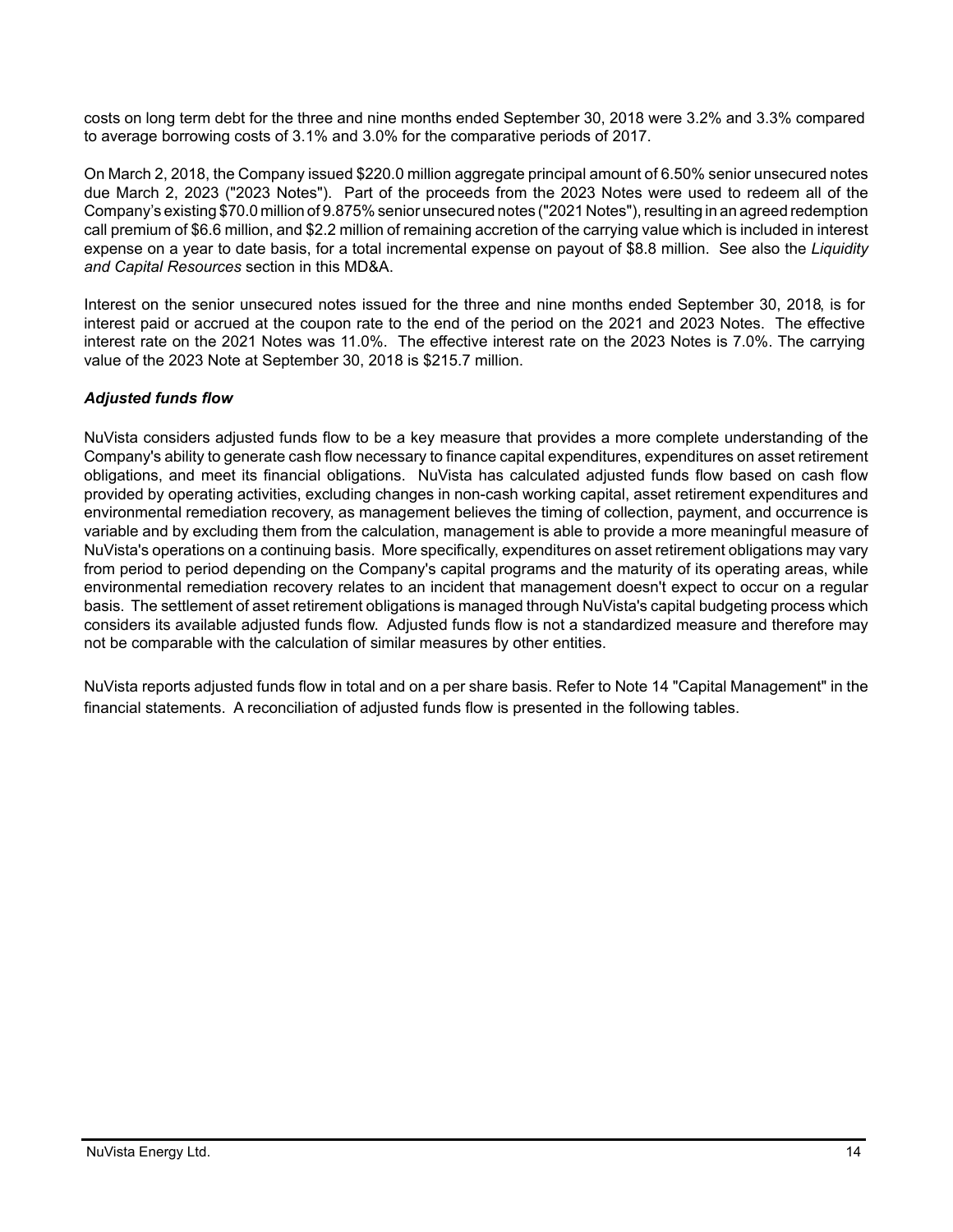|                                                     |        | Three months ended<br>September 30 | Nine months ended<br>September 30 |           |
|-----------------------------------------------------|--------|------------------------------------|-----------------------------------|-----------|
| (\$ thousands)                                      | 2018   | 2017                               | 2018                              | 2017      |
| Net earnings (loss) and comprehensive income (loss) | 3,467  | (4,366)                            | 32,159                            | 59,718    |
| Non cash items:                                     |        |                                    |                                   |           |
| Depletion, depreciation, amortization               | 38,272 | 29.704                             | 109.624                           | 83,654    |
| Exploration and evaluation                          | 335    |                                    | 1,789                             | 44        |
| Loss on property dispositions                       |        | 7,489                              | 146                               | 4,197     |
| Share-based compensation                            | 1,023  | 1,101                              | 3,978                             | 3,524     |
| Unrealized gain (loss) on financial derivatives     | 25.484 | 7.257                              | 36.565                            | (25, 626) |
| Deferred income tax expense                         | 3,590  |                                    | 15,316                            |           |
| Environmental remediation recovery                  |        |                                    |                                   | (2,550)   |
| Accretion                                           | 439    | 341                                | 1,236                             | 1,137     |
| Adjusted funds flow                                 | 72.610 | 41.526                             | 200.813                           | 124.098   |

## *Adjusted funds flow, as reconciled to net earnings and comprehensive income*

#### *Adjusted funds flow*

|                                        | Three months ended September 30 |          | Nine months ended September 30 |         |
|----------------------------------------|---------------------------------|----------|--------------------------------|---------|
| (\$ thousands)                         | 2018                            | 2017     | 2018                           | 2017    |
| Cash provided by operating activities  | 51,740                          | 39.278   | 180,610                        | 115,602 |
| Add back:                              |                                 |          |                                |         |
| Environmental remediation recovery     |                                 |          |                                | (2,550) |
| Asset retirement expenditures          | 2,680                           | (3, 191) | 10,623                         | 7,868   |
| Change in non-cash working capital     | 18,190                          | 5,439    | 9.580                          | 3,178   |
| Adjusted funds flow (1)                | 72,610                          | 41,526   | 200,813                        | 124,098 |
| Adjusted funds flow per share, basic   | 0.39                            | 0.24     | 1.12                           | 0.72    |
| Adjusted funds flow per share, diluted | 0.38                            | 0.24     | 1.12                           | 0.71    |

 $<sup>(1)</sup>$  Includes transaction costs relating to the Pipestone Acquisition of \$2.6 million.</sup>

For the three months ended September 30, 2018, NuVista's adjusted funds flow was \$72.6 million (\$0.39/share, basic), compared to \$41.5 million (\$0.24/share, basic) for the comparable period of 2017 and \$69.5 million (\$0.40/ share, basic) in the second quarter of 2018. The increased adjusted funds flow in the third quarter of 2018 compared to the third quarter of 2017 is primarily a result of higher realized commodity pricing and higher production, partially offset by a realized loss on financial derivatives compared to a realized gain in the prior year comparative period, higher royalties, operating and transportation expenses associated with the increased production, and higher interest as a result of the increase in the principal of the senior unsecured notes payable from \$70.0 million at 9.875% (2021 Notes) to \$220.0 million at 6.50% (2023 Notes).

For the nine months ended September 30, 2018, adjusted funds flow was \$200.8 million (\$1.12/share, basic) compared to \$124.1 million (\$0.72/share, basic) for the comparable period of 2017. Adjusted funds flow was higher than the comparable period of 2017 primarily due to higher production levels and realized commodity pricing, offset by a realized loss on financial derivatives as compared to a realized gain in the prior year comparative period, higher royalties, transportation, and operating expenses associated with the increased production, and higher interest as a result of the redemption of the 2021 Notes which resulted in interest and an agreed redemption call premium of \$8.8 million, and the increase in the principal of the senior unsecured notes payable from \$70.0 million at 9.875% (2021 Notes) to \$220.0 million at 6.50% (2023 Notes).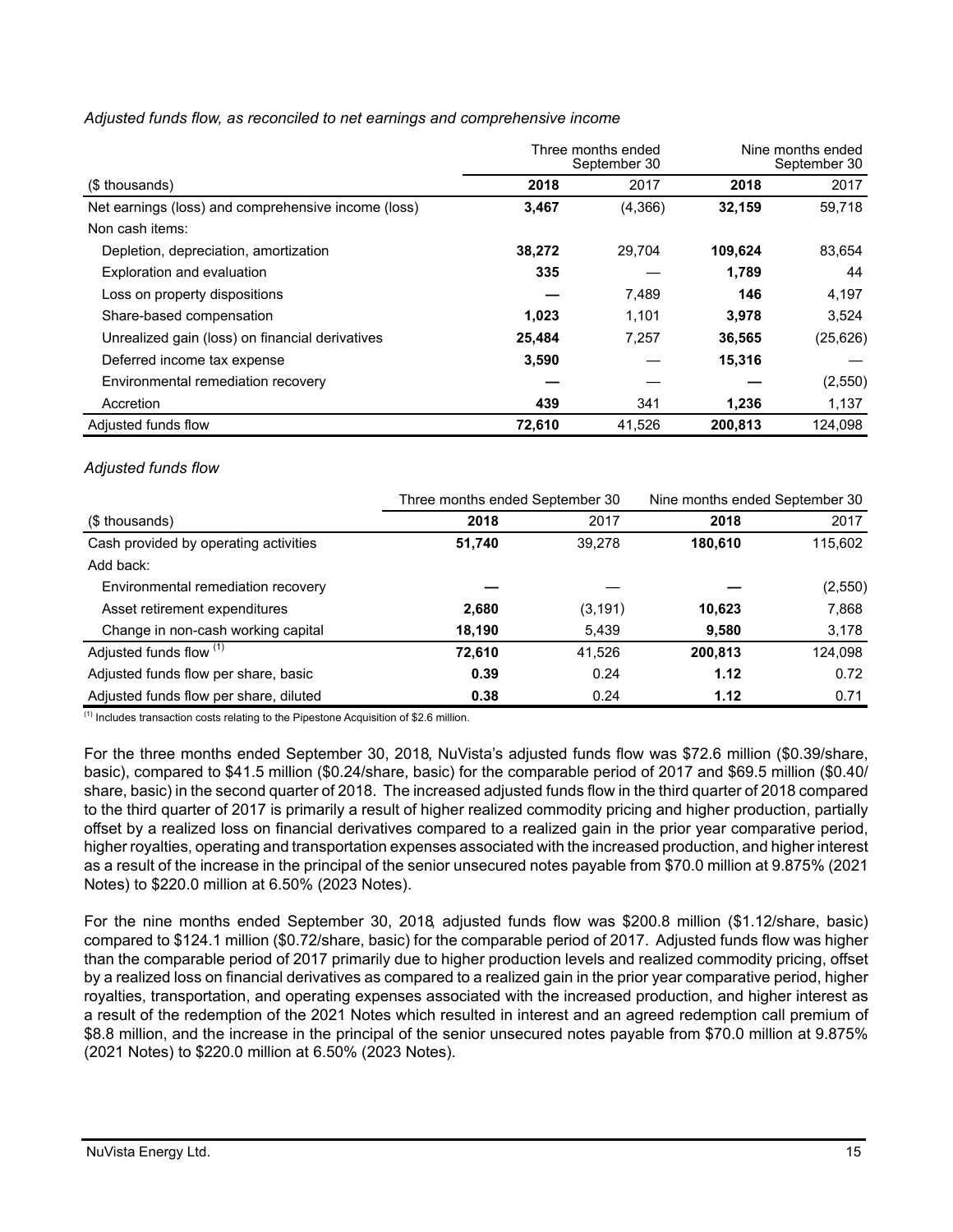## *Operating netback and corporate netback*

The tables below summarize operating netback and corporate netback on a total dollar and per Boe basis for the three and nine months ended September 30, 2018 and 2017:

| Three months ended<br><b>September 30, 2018</b> |           |        | Three months ended<br>September 30, 2017 |         |  |
|-------------------------------------------------|-----------|--------|------------------------------------------|---------|--|
| (\$ thousands, except per Boe amounts)          | \$        | \$/Boe | \$                                       | \$/Boe  |  |
| Petroleum and natural gas revenues (1)          | 150,956   | 40.94  | 83,100                                   | 30.72   |  |
| Realized gain (loss) on financial derivatives   | (13, 451) | (3.65) | 3,287                                    | 1.22    |  |
|                                                 | 137,505   | 37.29  | 86,387                                   | 31.94   |  |
| Royalties                                       | (5,282)   | (1.43) | (2,308)                                  | (0.85)  |  |
| Transportation expenses                         | (11, 406) | (3.09) | (6,798)                                  | (2.51)  |  |
| Operating expenses                              | (36, 199) | (9.82) | (27, 743)                                | (10.26) |  |
| Operating netback <sup>(2)</sup>                | 84,618    | 22.95  | 49,538                                   | 18.32   |  |
| General and administrative                      | (4, 356)  | (1.18) | (4,086)                                  | (1.51)  |  |
| Deferred share units                            | 229       | 0.06   | (311)                                    | (0.11)  |  |
| Interest expense                                | (5,257)   | (1.43) | (3,615)                                  | (1.34)  |  |
| Transaction costs                               | (2,624)   | (0.71) |                                          |         |  |
| Corporate netback <sup>(2)</sup>                | 72,610    | 19.69  | 41,526                                   | 15.36   |  |

 $<sup>(1)</sup>$  Includes price risk management gains of \$5.8 million (2017 - \$7.1 million gain) on physical delivery sales contracts.</sup>

(2) Refer to "Non-GAAP measurements".

|                                               | Nine months ended<br><b>September 30, 2018</b> |         | Nine months ended<br>September 30, 2017 |         |
|-----------------------------------------------|------------------------------------------------|---------|-----------------------------------------|---------|
| (\$ thousands, except per Boe amounts)        | \$                                             | \$/Boe  | \$                                      | \$/Boe  |
| Petroleum and natural gas revenues (1)        | 412,843                                        | 40.41   | 246,737                                 | 33.22   |
| Realized gain (loss) on financial derivatives | (27, 652)                                      | (2.71)  | 4,496                                   | 0.61    |
|                                               | 385,191                                        | 37.70   | 251,233                                 | 33.83   |
| Royalties                                     | (11, 425)                                      | (1.12)  | (7,380)                                 | (0.99)  |
| <b>Transportation expenses</b>                | (31, 861)                                      | (3.12)  | (20,093)                                | (2.71)  |
| Operating expenses                            | (102, 717)                                     | (10.06) | (78, 218)                               | (10.53) |
| Operating netback <sup>(2)</sup>              | 239,188                                        | 23.40   | 145,542                                 | 19.60   |
| General and administrative                    | (13, 460)                                      | (1.32)  | (12, 241)                               | (1.65)  |
| Deferred share units expense (recovery)       | (359)                                          | (0.04)  | (552)                                   | (0.07)  |
| Interest expense                              | (21, 932)                                      | (2.15)  | (8,651)                                 | (1.16)  |
| Transaction costs                             | (2,624)                                        | (0.26)  |                                         |         |
| Corporate netback <sup>(2)</sup>              | 200.813                                        | 19.63   | 124.098                                 | 16.72   |

(1) Includes price risk management gains of \$17.2 million (2017 - \$12.5 million gain) on physical delivery sales contracts.

(2) Refer to "Non-GAAP measurements".

#### *Environmental remediation expense (recovery)*

During the third quarter of 2015, NuVista identified a leak in a remote pipeline carrying oil emulsion in its non core area of Northwest Alberta. The pipeline was immediately shut down and NuVista's emergency response plan was activated. In cooperation with local governmental regulators, First Nations, and with the assistance of qualified consultants, NuVista immediately commenced remediation and restoration activities. The Company recorded \$9.3 million in environmental remediation expense in 2015. The majority of the remediation has been completed, \$8.6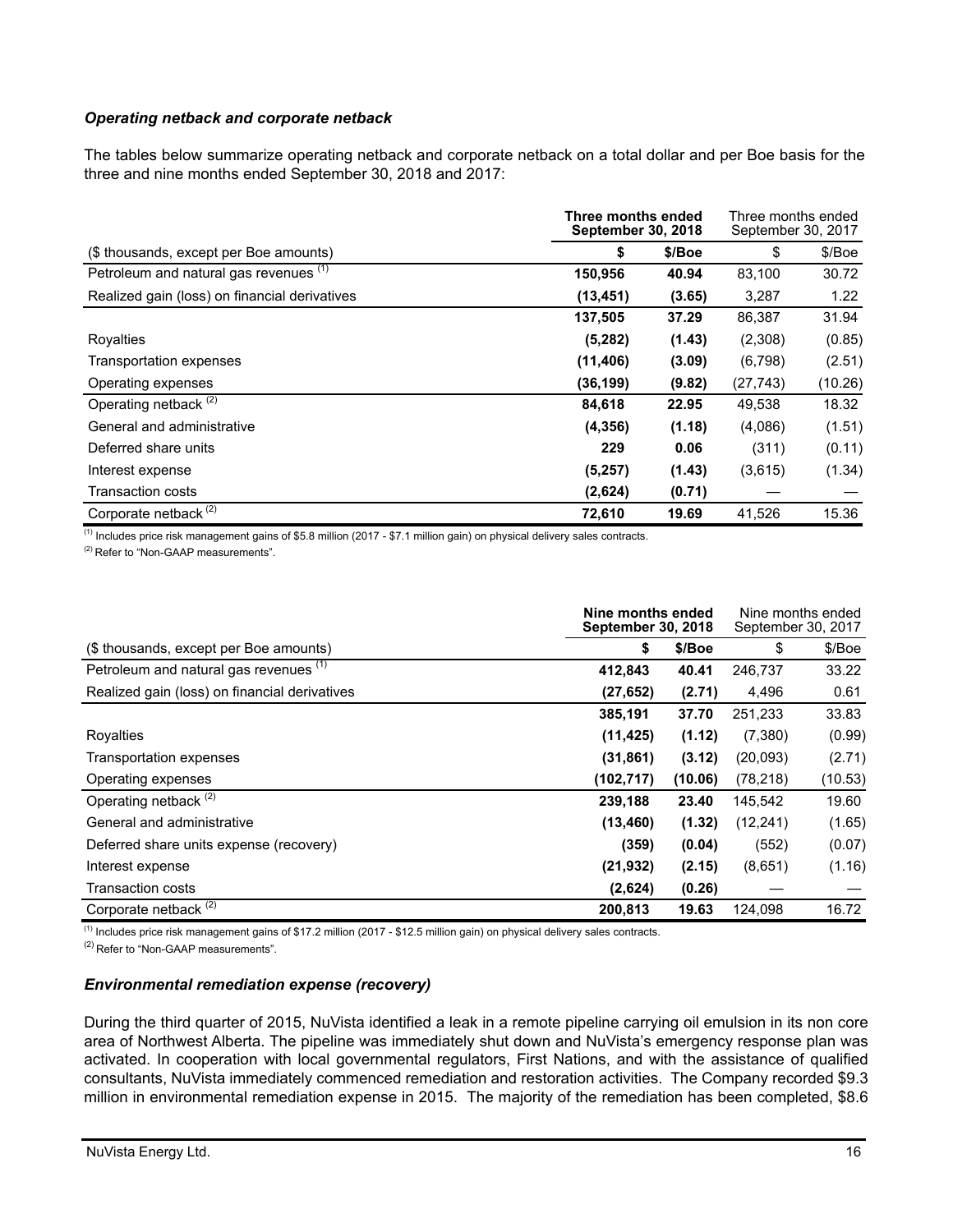million has been spent and \$0.7 million remains as accrued environmental remediation liabilities. In the second quarter of 2017, the Company received insurance proceeds related to this event in the amount of \$2.6 million. These proceeds have been recognized as environmental remediation recovery. Ongoing monitoring and reclamation will continue throughout 2018 and beyond.

The provision for accrued environmental remediation liability contains significant estimates and judgments about the scope, timing and costs of the work that will be required. The assumptions and estimates used are based on current information and are subject to revision in the future as further information becomes available to the Company.

#### Three months ended September 30 Nine months ended September 30 (\$ thousands, except per Boe amounts) **2018** 2017 **2018** 2017 Depletion of oil and gas assets **34,510** 26,544 **99,530** 73,651 Depreciation of fixed assets **3,762** 3,160 **10,094** 10,003 DD&A expense **38,272** 29,704 **109,624** 83,654 DD&A rate per Boe **10.38** 10.98 **10.73** 11.26

## *Depletion, depreciation and amortization ("DD&A")*

DD&A expense for three and nine months ended September 30, 2018 was \$38.3 million (\$10.38/Boe) compared to \$29.7 million (\$10.98/Boe) for the comparable period of 2017, and \$34.5 million (\$10.51/Boe) in the second quarter of 2018. The DD&A rate for the three and nine months ended September 30, 2018 was positively impacted by the Acquired Assets, which had a DD&A rate in the third quarter of \$7.87/Boe. At December 31, 2017, substantially all of the net book value of PP&E for cash generating units ("CGUs") excluding Wapiti Montney was depleted as a result of minimal reserves assigned to those CGUs in the year end reserve report. DD&A expense for the three and nine months ended September 30, 2018 includes depletion expense of \$0.3 million (\$0.08/Boe) and \$4.6 million (\$0.45/ Boe) primarily related to a change in estimate on asset retirement obligations. The change in estimate is an increase in asset retirement costs for wells with no remaining reserves. As a result, the full amount is included in depletion expense.

The Wapiti Montney DD&A rate per Boe for three and nine months ended September 30, 2018 decreased to \$10.54/ Boe and \$10.33/Boe respectively, compared to \$10.63/Boe and \$10.87/Boe for the comparable periods of 2017, and increased slightly from the DD&A rate of \$10.30/Boe in the second quarter of 2018. This decrease compared to 2017 is a result of increased reserves. The Wapiti Montney DD&A rate for the Acquired Assets in the third quarter of 2018 was \$8.07/Boe.

At September 30, 2018, there were no indicators of impairment or reversal of impairment identified on any of the Company's CGU's within property, plant & equipment.

# *Exploration and evaluation ("E&E") expense*

|                                        | Three months ended September 30 Nine months ended September 30 |      |       |      |  |
|----------------------------------------|----------------------------------------------------------------|------|-------|------|--|
| (\$ thousands, except per Boe amounts) | 2018                                                           | 2017 | 2018  | 2017 |  |
| Exploration and evaluation expense     | 335                                                            |      | 1.789 | 44   |  |
| Per Boe                                | 0.09                                                           |      | 0.18  | 0.01 |  |

Exploration and evaluation expense relates to the cost of mineral land expiries that were classified as E&E assets.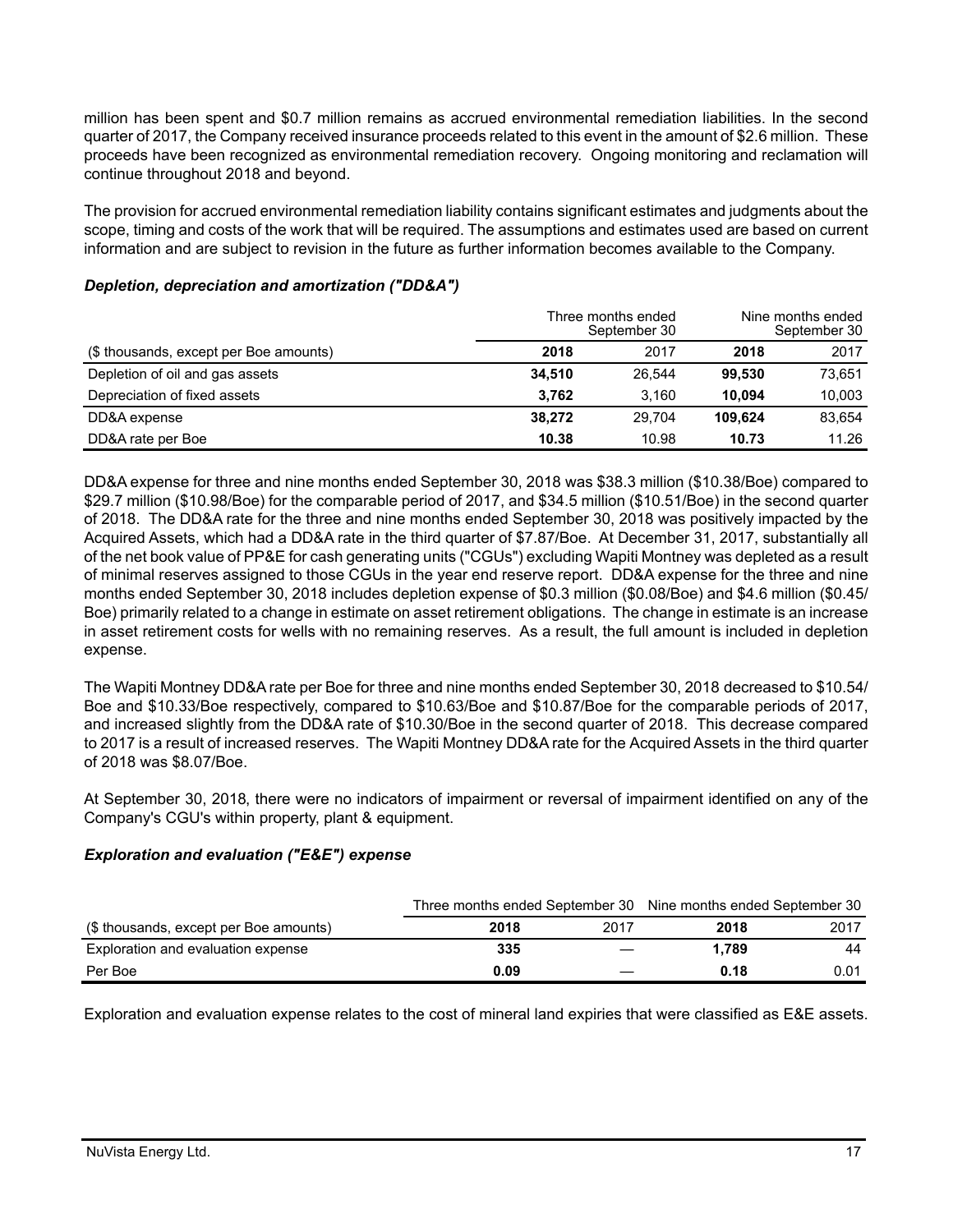## *Asset retirement obligations*

| (\$ thousands)                                          | September 30, 2018 December 31, 2017 |          |
|---------------------------------------------------------|--------------------------------------|----------|
| Balance, January 1                                      | 72,430                               | 75,463   |
| Accretion expense                                       | 1,236                                | 1,524    |
| Liabilities incurred                                    | 2,706                                | 3,698    |
| Liabilities acquired                                    | 11,141                               |          |
| Liabilities disposed                                    | (14)                                 | (3,272)  |
| Change in estimates and discount rate                   | 4.761                                | 4,830    |
| Change in discount rate, pursuant to asset acquisitions | 17,571                               |          |
| Liabilities settled                                     | (10, 623)                            | (9, 813) |
| Balance, end of period                                  | 99,208                               | 72,430   |
| Expected to be incurred within one year                 | 13,239                               | 14,250   |
| Expected to be incurred beyond one year                 | 85.969                               | 58.180   |

Asset retirement obligations ("ARO") are based on estimated costs to reclaim and abandon ownership interests in oil and natural gas assets including well sites, gathering systems and processing facilities. At September 30, 2018, NuVista had an ARO balance of \$99.2 million as compared to \$72.4 million as at December 31, 2017. The liability was discounted using the Bank of Canada's long-term risk-free bond rate of 2.4% at September 30, 2018 (December 31, 2017 – 2.4%). At September 30, 2018, the estimated total undiscounted and uninflated amount of cash flow required to settle NuVista's ARO was \$107.3 million (December 31, 2017 – \$75.9 million). The majority of the costs are expected to be incurred within the next 50 years. Actual ARO expenditures for the nine months ended September 30, 2018 were \$10.6 million compared to \$9.8 million for the year ended December 31, 2017.

Asset retirement obligations acquired pursuant to the Pipestone Acquisition were initially recognized at fair value using a credit adjusted rate of 7.5%. They were subsequently revalued using the respective Bank of Canada long term risk-free bond rate of 2.4%, resulting in the recognition of an additional \$17.6 million in asset retirement obligations.

There are uncertainties related to asset retirement obligations and the impact on the financial statements could be material, as the eventual timing and expected costs to settle these obligations could differ from our estimates. The main factors that could cause expected costs to differ are changes to laws, regulations, reserve estimates, costs and technology. Any reclamation or abandonment expenditures will generally be funded from cash flow from operating activities.

# *Capital expenditures*

|                                                                        | Three months ended September 30 |                 |        |                 |         | Nine months ended September 30 |         |                 |
|------------------------------------------------------------------------|---------------------------------|-----------------|--------|-----------------|---------|--------------------------------|---------|-----------------|
| (\$ thousands, except % amounts)                                       | 2018                            | $%$ of<br>total | 2017   | $%$ of<br>total | 2018    | $%$ of<br>total                | 2017    | $%$ of<br>total |
| Exploration and evaluation assets and property plant and equipment (1) |                                 |                 |        |                 |         |                                |         |                 |
| Land and retention costs                                               | 8                               |                 | 35     |                 | 1.879   |                                | 443     |                 |
| Geological and geophysical                                             | 1.833                           | 3               | 1.293  |                 | 5.023   | 2                              | 3.898   |                 |
| Drilling and completion                                                | 52,673                          | 80              | 76.390 | 78              | 207.094 | 79                             | 216.050 | 79              |
| Facilities and equipment                                               | 11.226                          | 17              | 19.826 | 20              | 48.926  | 19                             | 53.549  | 20              |
| Corporate and other                                                    | 77                              |                 | 437    |                 | 437     |                                | 703     |                 |
| Total capital expenditures                                             | 65.817                          |                 | 97.981 |                 | 263.359 |                                | 274,643 |                 |

 $(1)$  Includes cash paid capital, excludes non cash items.

Capital expenditures for the nine months ended September 30, 2018 were \$263.4 million. The Company focused 79% of its capital expenditures on drilling and completion activities, with 19% on facilities and equipment, primarily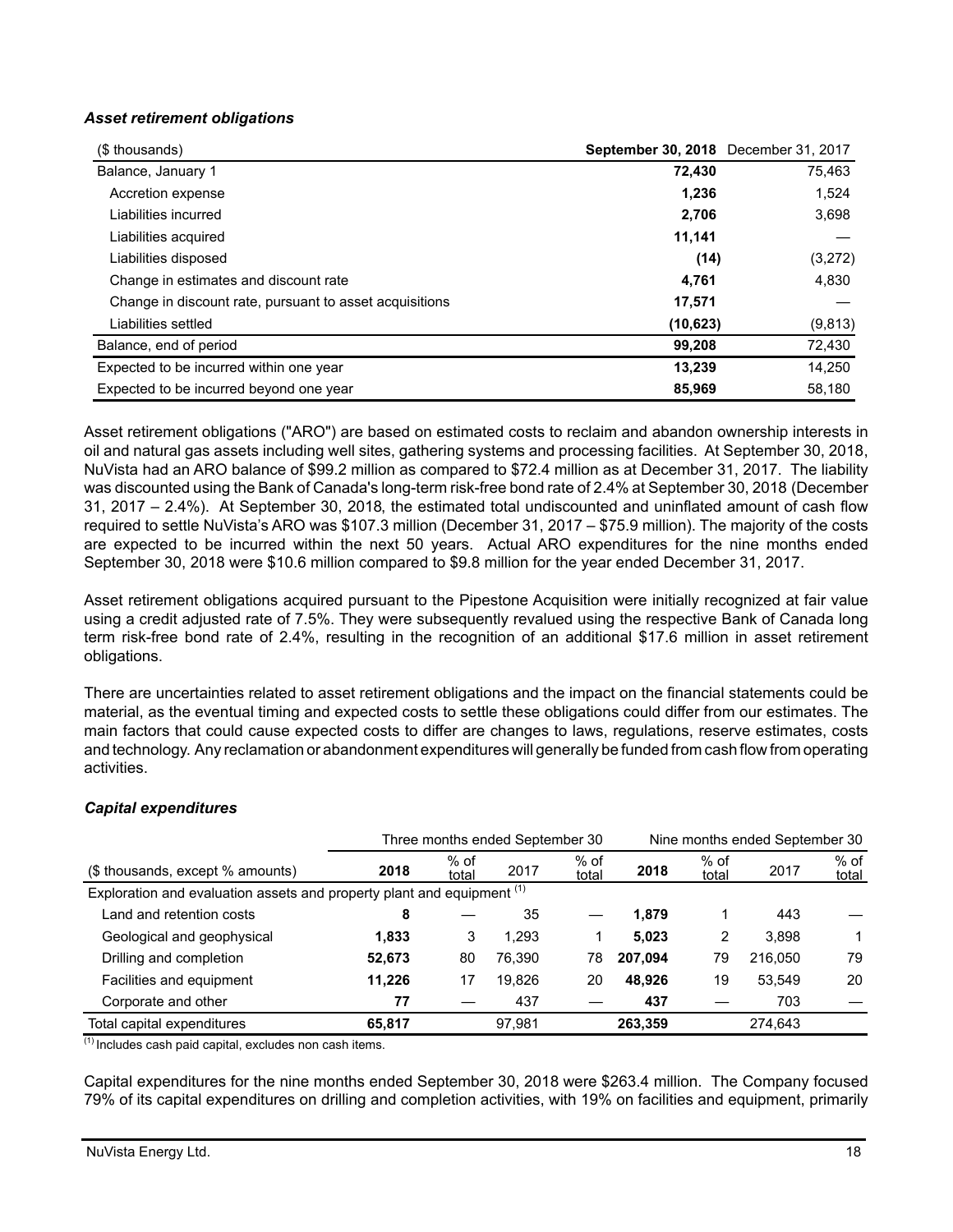related to the active winter drilling program and bringing wells on production in the period. The Company expects full year 2018 capital expenditures to be in the range of \$325 - \$350 million.

Of the \$263.4 million capital spent to date in 2018, \$258.9 million was spent on property, plant and equipment expenditures, and \$4.4 million was spent on exploration and evaluation expenditures.

#### *Acquisitions*

On September 6, 2018, the Company closed the Pipestone Acquisition in which the Company acquired petroleum and natural gas properties and facilities to expand its Montney core area and increase future development opportunities. Total consideration paid and estimates of the fair value of the assets acquired and liabilities assumed as of the date of the acquisition are set forth in the table below. The estimates were made by management at the time of the preparation of these financial statements based on information then available.

| (\$ thousands)                    |         |
|-----------------------------------|---------|
| Net proceeds from equity issuance | 366,594 |
| Borrowings on credit facility     | 251,171 |
| <b>Cash consideration paid</b>    | 617,765 |
| (\$ thousands)                    |         |
| Property, plant and equipment     | 674,757 |
| Exploration and evaluation        | 28.122  |

| Net assets acquired, at estimated fair value | 617.765   |
|----------------------------------------------|-----------|
| Deferred tax liabilties                      | (73, 973) |
| Asset retirement obligations                 | (11, 141) |
| Exploration and evaluation                   | 28.122    |

#### *Dispositions*

For the nine months ended September 30, 2018, there were no property dispositions as compared to property dispositions with cash proceeds of \$2.2 million in the comparable period of 2017, resulting in a loss of \$4.2 million.

#### *Deferred income taxes*

For the three and nine months ended September 30, 2018, the provision for income taxes was an expense of \$3.6 million, and \$15.3 million compared to an expense of nil in the comparable periods of 2017.

#### *Elimination of deficit*

At the Company's annual general meeting on May 8, 2018, shareholders approved a resolution to reduce share capital for accounting purposes, without payment of or a reduction to stated or paid-up capital, by the amount of the deficit on December 31, 2017 in the amount of \$462.4 million.

#### *Net earnings (loss)*

|                                          | Three months ended September 30 |         | Nine months ended September 30 |        |
|------------------------------------------|---------------------------------|---------|--------------------------------|--------|
| (\$ thousands, except per share amounts) | 2018                            | 2017    | 2018                           | 2017   |
| Net earnings (loss)                      | 3.467                           | (4,366) | 32.159                         | 59.718 |
| Per share - basic                        | 0.02                            | (0.03)  | 0.18                           | 0.35   |
| Per share - diluted                      | 0.02                            | (0.03)  | 0.18                           | 0.34   |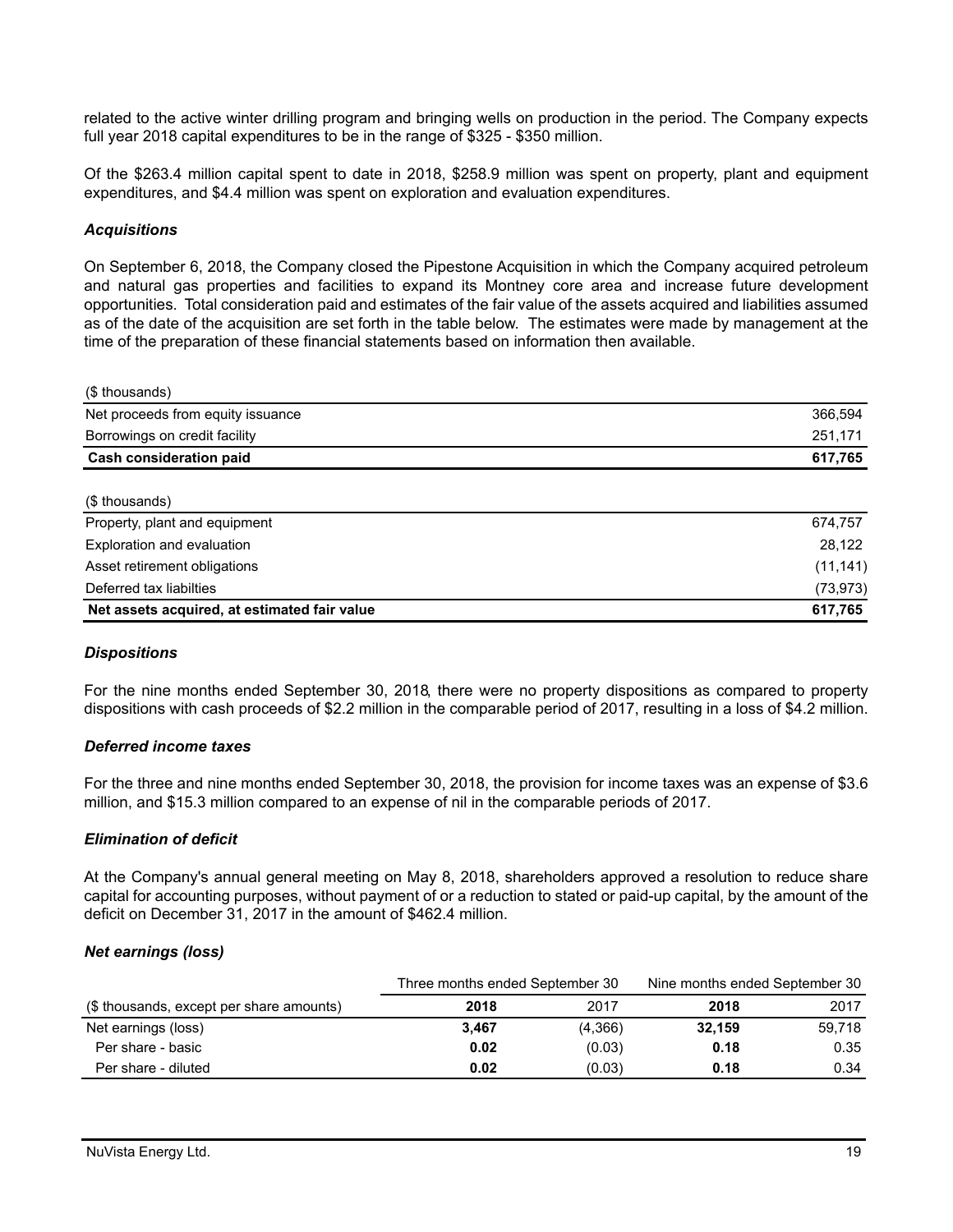The increase in net earnings for the three months ended September 30, 2018 compared to the prior year comparative period is primarily a result of the increased adjusted funds flow offset by decreased unrealized hedging gains, increased DD&A and the incremental interest on the higher principal balance of the 2023 Notes. For the nine months ended September 30, 2018, the decrease in net earnings compared to the prior year comparative period as primarily as a result of higher DD&A, deferred taxes, asset retirement expenditures, and an unrealized loss on financial derivatives as compared to an unrealized gain in the prior year comparative period.

## *Liquidity and capital resources*

## *Long-term debt (credit facility)*

At September 30, 2018, the Company had a \$450 million (December 31, 2017 - \$310 million) extendible revolving term credit facility available from a syndicate of Canadian chartered banks. The credit facility was increased from \$310 million upon closing of the Pipestone Acquisition on September 6, 2018. Borrowing under the credit facility may be made by prime loans, bankers' acceptances and/or US libor advances. These advances bear interest at the bank's prime rate and/or at money market rates plus a borrowing margin. The credit facility is secured by a first floating charge debenture, general assignment of book debts and NuVista's oil and natural gas properties and equipment. The credit facility has a 364-day revolving period and is subject to an annual review by the lenders, at which time the lenders can extend the revolving period or can request conversion to a one year term loan. During the revolving period, a review of the maximum borrowing amount occurs semi-annually on October 31 and April 30. During the term period, no principal payments would be required until a year after the revolving period matures on the annual renewal date of April 30, in the event the credit facility is reduced or not renewed. As such, the credit facility is classified as long-term. The credit facility does not contain any financial covenants but NuVista is subject to various industry standard non-financial covenants. Compliance with these covenants is monitored on a regular basis and as at September 30, 2018, NuVista was in compliance with all covenants.

During the third quarter, NuVista requested and received an extension of the renewal date of the credit facility from October 31, 2018 to on or before November 30, 2018 from the banking syndicate.

## *Senior unsecured notes*

On March 2, 2018, the Company issued \$220.0 million aggregate principal amount of 6.50% senior unsecured notes due March 2, 2023 ("2023 Notes"). Proceeds net of costs amounted to \$215.1 million. Interest is payable semiannually in arrears. The 2023 Notes are fully and unconditionally guaranteed as to the payment of principal and interest, on a senior unsecured basis by the Company. There are no maintenance or financial covenants.

The 2023 Notes are non-callable by the Company prior to March 2, 2020. At any time on or after March 2, 2020, the Company may redeem all or part of the 2023 Notes at the redemption prices set forth in the table below plus any accrued and unpaid interest:

| 12 month period ended: | Percentage |
|------------------------|------------|
| March 2, 2021          | 103.250%   |
| March 2, 2022          | 101.625%   |
| March 2, 2023          | 100.000%   |

If a change of control occurs, each holder of the 2023 Notes will have the right to require the Company to purchase all or any part of that holder's 2023 Notes for an amount in cash equal to 101% of the aggregate principal repurchased plus accrued and unpaid interest.

On June 22, 2016, the Company issued \$70.0 million of 9.875% senior unsecured notes ("2021 Notes") with a 5 year term by way of private placement. Proceeds net of discount and costs amounted to \$66.9 million. Interest is payable in equal quarterly installments in arrears. The 2021 Notes are fully and unconditionally guaranteed as to the payment of principal and interest, on a senior unsecured basis by the Company. There are no maintenance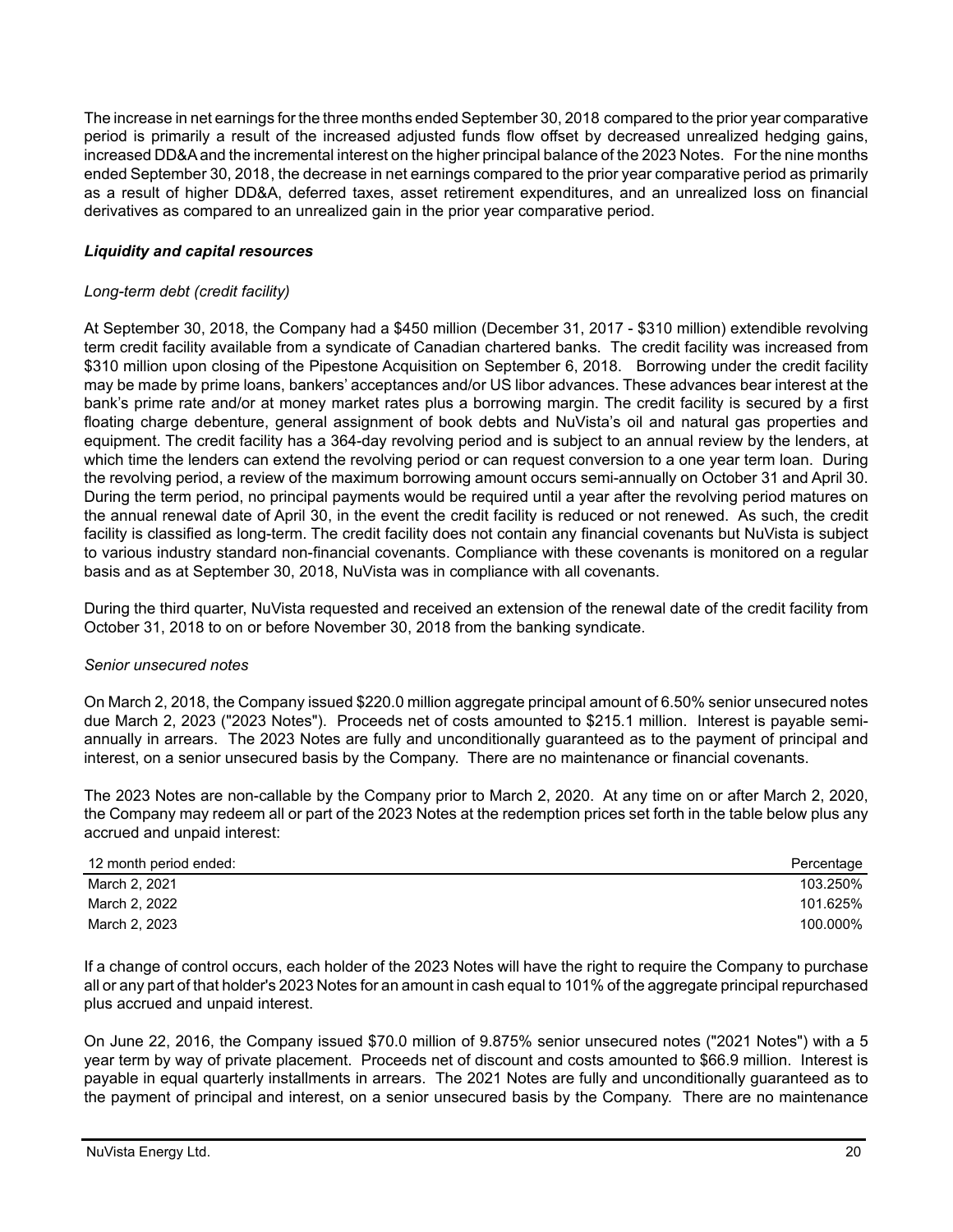financial covenants. On March 2, 2018, part of the proceeds from the 2023 Notes were used to redeem all of the Company's existing 2021 Notes. The full aggregate principal amount of \$70.0 million was redeemed resulting in an agreed redemption call premium of \$6.6 million and \$2.2 million of remaining accretion of the carrying value to face value of the 2021 Notes which is included in year to date interest expense, for a total incremental expense on payout of \$8.8 million.

# *Equity financings*

In August 2018, as part of the financing of the Pipestone Acquisition, the Company issued 47.4 million common shares at a price of \$8.10 per share, for gross proceeds of \$384.1 million. Common shares totaling 21.0 million were issued pursuant to a public offering, and an additional 26.4 million were issued pursuant to a private placement. The Company also issued 2.8 million common shares on a flow-through basis in respect of Canadian Development expenses ("CDE") at a price of \$9.05 per share for gross proceeds of \$24.9 million, of which 0.4 million common shares were issued pursuant to a private placement. Under the terms of the flow-through share agreements, the Company is committed to spend approximately \$24.9 million on qualifying CDE prior to December 31, 2018. The balance of the purchase price was funded through the Company's increased credit facility.

The following is a summary of total market capitalization, net debt, and net debt to annualized current quarter adjusted funds flow:

| (\$ thousands)                                                            | <b>September 30, 2018</b> | December 31, 2017 |
|---------------------------------------------------------------------------|---------------------------|-------------------|
| Basic common shares outstanding                                           | 225,142                   | 174,004           |
| Share price <sup>(1)</sup>                                                | 7.50                      | 8.02              |
| Total market capitalization                                               | 1,688,565                 | 1,395,512         |
| Cash and cash equivalents, accounts receivable and prepaid expenses       | (66, 543)                 | (47, 941)         |
| Accounts payable and accrued liabilities                                  | 63,752                    | 49,990            |
| Accrued environmental remediation liabilities                             | 683                       | 735               |
| Long-term debt (credit facility)                                          | 277,662                   | 125,725           |
| Senior unsecured notes                                                    | 215,684                   | 67,680            |
| <b>Other liabilities</b>                                                  | 2,106                     | 1,747             |
| Net debt $(2)$                                                            | 493,344                   | 197,936           |
| Annualized current quarter adjusted funds flow (2)                        | 290.440                   | 303.728           |
| Net debt to annualized current quarter adjusted funds flow <sup>(2)</sup> | 1.7                       | 0.7               |

 $(1)$  Represents the closing share price on the Toronto Stock Exchange on the last trading day of the period. (2) Refer to the "Non-GAAP measurements".

## *Net debt*

As at September 30, 2018, net debt was \$493.3 million, resulting in a net debt to annualized current quarter adjusted funds flow ratio of 1.7 times. NuVista's long term strategy is to maintain a net debt to annualized current quarter adjusted funds flow ratio of approximately 1.5 times. The actual ratio may fluctuate on a quarterly basis above or below targeted levels due to a number of factors including facility outages, commodity prices and the timing of acquisitions and dispositions. At September 30, 2018, NuVista had drawn \$277.7 million on its long-term debt (credit facility) and had outstanding letters of credit of \$5.7 million which reduce the credit available on the credit facility, leaving \$166.6 million of unused credit facility capacity based on the committed credit facility of \$450.0 million.

NuVista plans to monitor its 2018 and 2019 business plan and adjust its budgeted capital programs of \$325 - \$350 million for 2018 and \$450 - \$500 million for 2019 in the context of commodity prices and net debt levels. NuVista plans to finance its remaining 2018 capital program with adjusted funds flow and the credit facility.

As at September 30, 2018, there were 225.1 million common shares outstanding. In addition, there were 5.8 million stock options with an average exercise price of \$7.66 per option , 0.6 million RSAs, and 0.1 million PSAs outstanding.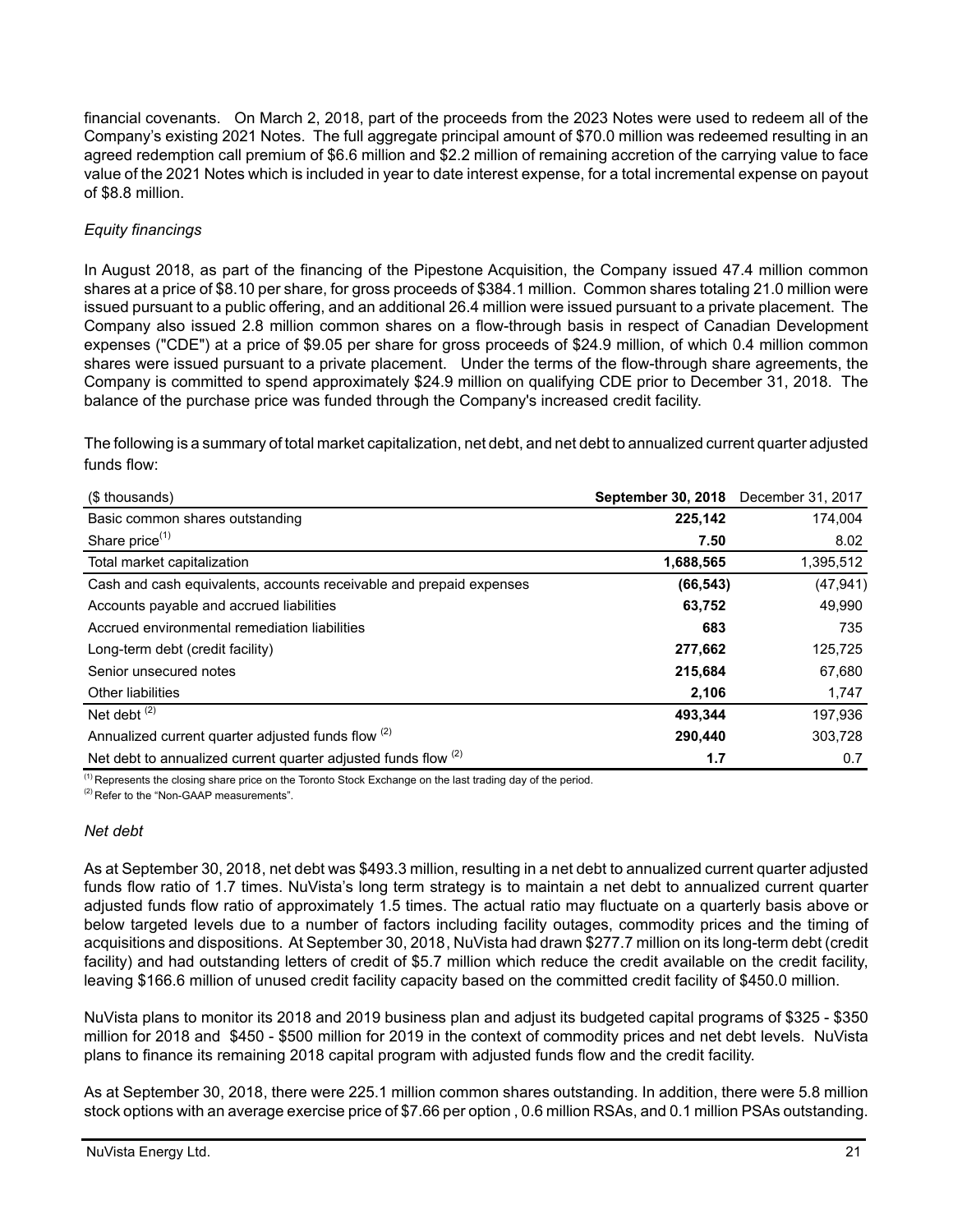# *Commitments*

NuVista enters into contract obligations as part of conducting business. The following is a summary of NuVista's contractual obligations and commitments as at September 30, 2018:

| (\$ thousands)                | Total   | 2018   | 2019    | 2020    | 2021    | 2022    | Thereafter |
|-------------------------------|---------|--------|---------|---------|---------|---------|------------|
| Transportation <sup>(1)</sup> | 346.846 | 13.753 | 57.014  | 51.678  | 52.089  | 50,656  | 121,656    |
| Processing <sup>(1)</sup>     | 620.175 | 9.105  | 43.761  | 51.149  | 57.679  | 59.185  | 399,296    |
| Office lease                  | 13.266  | 453    | 1.814   | 1.826   | 1,887   | 1,893   | 5,393      |
| Flow-through<br>common shares | 16.480  | 16.480 |         |         |         |         |            |
| Total commitments             | 996,767 | 39.791 | 102,589 | 104,653 | 111,655 | 111.734 | 526,345    |

 $^{(1)}$  Certain of the transportation and processing commitments are secured by outstanding letters of credit of \$5.3 million at September 30, 2018 (December 31, 2017 - \$12.8 million).

Subsequent to September 30, 2018, the Company entered into transportation and fractionation commitments commencing in 2019, and a 15 year firm processing commitment commencing in late 2020.

## *Off "balance sheet" arrangements*

NuVista has certain lease arrangements, all of which are reflected in the contractual obligations and commitments table, which were entered into in the normal course of operations. All leases have been treated as operating leases whereby the lease payments are included in operating expenses or general and administrative expenses depending on the nature of the lease.

#### *Quarterly financial information*

The following table highlights NuVista's performance for the eight quarterly reporting periods from Dec 31, 2016 to September 30, 2018:

| (\$ thousands, except)                | 2018    |               |         | 2017    |         |               |        | 2016   |
|---------------------------------------|---------|---------------|---------|---------|---------|---------------|--------|--------|
| per share amounts)                    | Sep 30  | <b>Jun 30</b> | Mar 31  | Dec 31  | Sep 30  | <b>Jun 30</b> | Mar 31 | Dec 31 |
| Production (Boe/d)                    | 40.080  | 36,035        | 36.099  | 37.435  | 29.405  | 25.454        | 26.731 | 24,716 |
| Petroleum and natural gas<br>revenues | 150.956 | 137.131       | 124,756 | 131,009 | 83,100  | 79,401        | 84.236 | 74,538 |
| Net earnings (loss)                   | 3,467   | 6,322         | 22.371  | 34.651  | (4,366) | 25,767        | 38.317 | 1,135  |
| Net earnings (loss)                   |         |               |         |         |         |               |        |        |
| Per basic and diluted share           | 0.02    | 0.04          | 0.13    | 0.20    | (0.03)  | 0.15          | 0.22   | 0.01   |
| Adjusted funds flow                   | 72,610  | 69,472        | 58,732  | 75,932  | 41,526  | 39,318        | 43.254 | 40,697 |
| Per basic and diluted share           | 0.39    | 0.40          | 0.34    | 0.44    | 0.24    | 0.23          | 0.25   | 0.24   |

NuVista's Montney production volumes have been increasing with substantially all of the Company's capital expenditures allocated to Wapiti Montney and successful drilling and production performance in that core area. Production from Wapiti Montney in 2018 is 99% of total production. Total Company production increases since 2016 have more than offset production sold in non core property dispositions. Over the prior eight quarters, quarterly revenue has been in a range of \$74.5 million to \$151.0 million with revenue primarily influenced by production volumes and commodity prices. Net earnings (losses) have been in a range of a net loss of \$4.4 million to net earnings of \$38.3 million with earnings primarily influenced by impairments, gains and losses from disposal of assets, production volumes, commodity prices, realized and unrealized gains and losses on financial derivatives and deferred income taxes.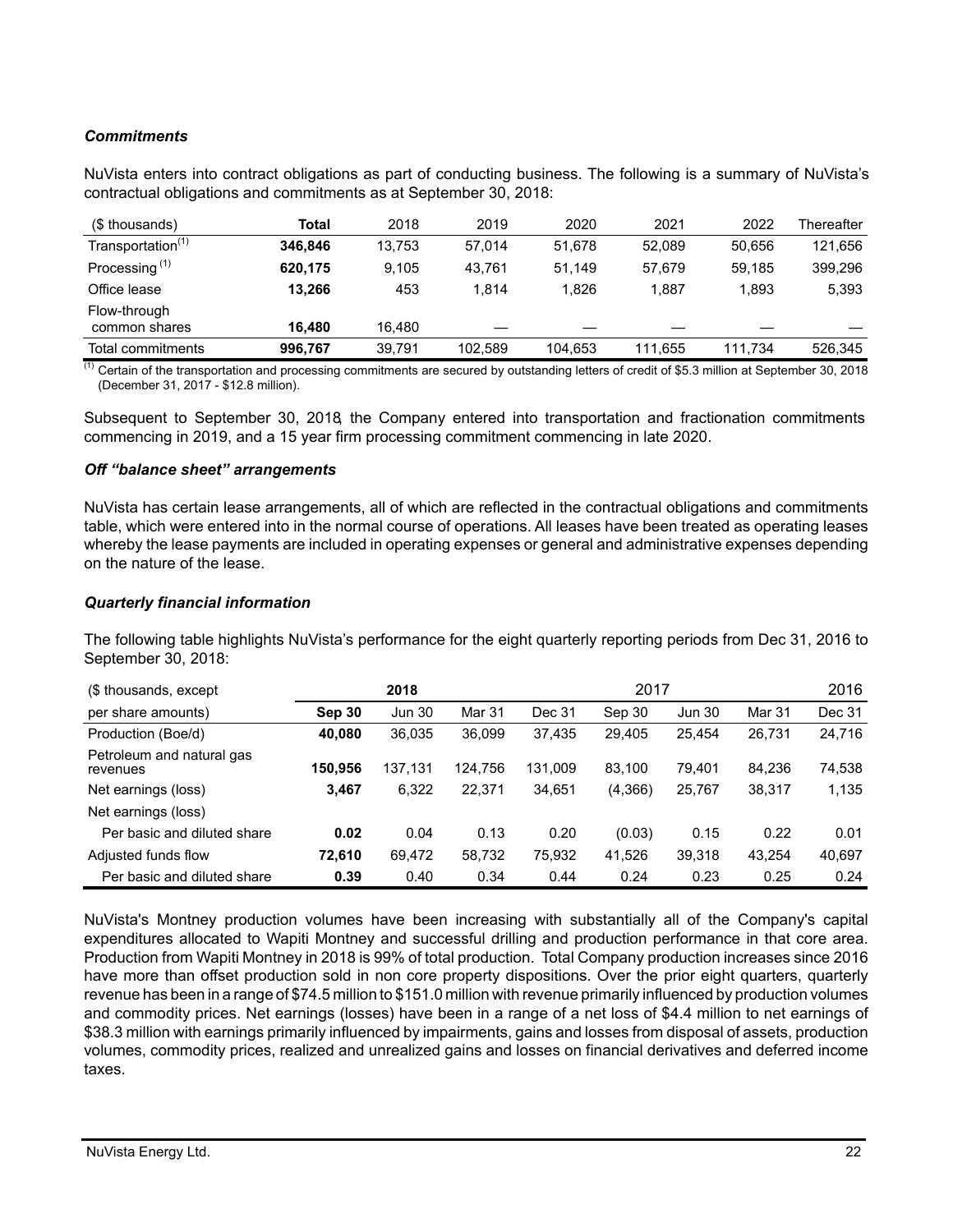## *Critical accounting estimates*

Management is required to make judgments, assumptions and estimates in applying its accounting policies which have significant impact on the financial results of NuVista. The following outline the accounting policies involving the use of estimates that are critical to understanding the financial condition and results of operations of NuVista.

(a) *Oil and natural gas reserves* – Oil and natural gas reserves, as defined by the Canadian Securities Administrators in National Instrument 51-101 with reference to the Canadian Oil and Natural Gas Evaluation Handbook, are those reserves that can be estimated with a high degree of certainty to be recoverable. It is likely that the actual remaining quantities recovered will exceed the estimated reserves.

An independent reserve evaluator using all available geological and reservoir data as well as historical production data has prepared NuVista's oil and natural gas reserve estimates. Estimates are reviewed and revised as appropriate. Revisions occur as a result of changes in prices, costs, fiscal regimes, reservoir performance or a change in NuVista's development plans.

(b) *Depletion, depreciation, amortization and impairment* – Property, plant and equipment is measured at cost less accumulated depletion, depreciation, amortization and impairment losses. The net carrying value of property, plant and equipment and estimated future development costs is depleted using the unit-ofproduction method based on estimated proved and probable reserves. Changes in estimated proved and probable reserves or future development costs have a direct impact in the calculation of depletion expense.

NuVista is required to use judgment when designating the nature of oil and gas activities as exploration and evaluation assets or development and production assets within property, plant and equipment. Exploration and evaluation assets and development and production assets are aggregated into CGUs based on their ability to generate largely independent cash flows. The allocation of NuVista's assets into CGUs requires significant judgment with respect to use of shared infrastructure, existence of active markets for NuVista's products and the way in which management monitors operations.

Exploration and evaluation expenditures relating to activities to explore and evaluate oil and natural gas properties are initially capitalized and include costs associated with the acquisition of licenses, technical services and studies, seismic acquisition, exploration drilling and testing, directly attributable overhead and administration expenses, and costs associated with retiring the assets. Exploration and evaluation assets are carried forward until technical feasibility and commercial viability of extracting a mineral resource is determined. Technical feasibility and commercial viability of extracting a mineral resource is considered to be determined when proved and/or probable reserves are determined to exist. E&E assets are tested for impairment when facts and circumstances suggest that the carrying amount of E&E assets may exceed their recoverable amount, by comparing the relevant costs to the fair value of CGUs, aggregated at the segment level. The determination of the fair value of CGUs requires the use of assumptions and estimates including quantities of recoverable reserves, production quantities, future commodity prices and development and operating costs. Changes in any of these assumptions, such as a downward revision in reserves, decrease in commodity prices or increase in costs, could impact the fair value.

NuVista assesses property, plant and equipment for impairment whenever events or changes in circumstances indicate that the carrying value of an asset or group of assets may not be recoverable. If any such indication of impairment exists, NuVista performs an impairment test related to the specific CGU. The determination of fair value of CGUs requires the use of assumptions and estimates including quantities of recoverable reserves, production quantities, future commodity prices and development and operating costs. Changes in any of these assumptions, such as a downward revision in reserves, decrease in commodity prices or increase in costs, could impact the fair value.

(c) *Asset retirement obligations* – The asset retirement obligations are estimated based on existing laws, contracts or other policies. The fair value of the obligation is based on estimated future costs for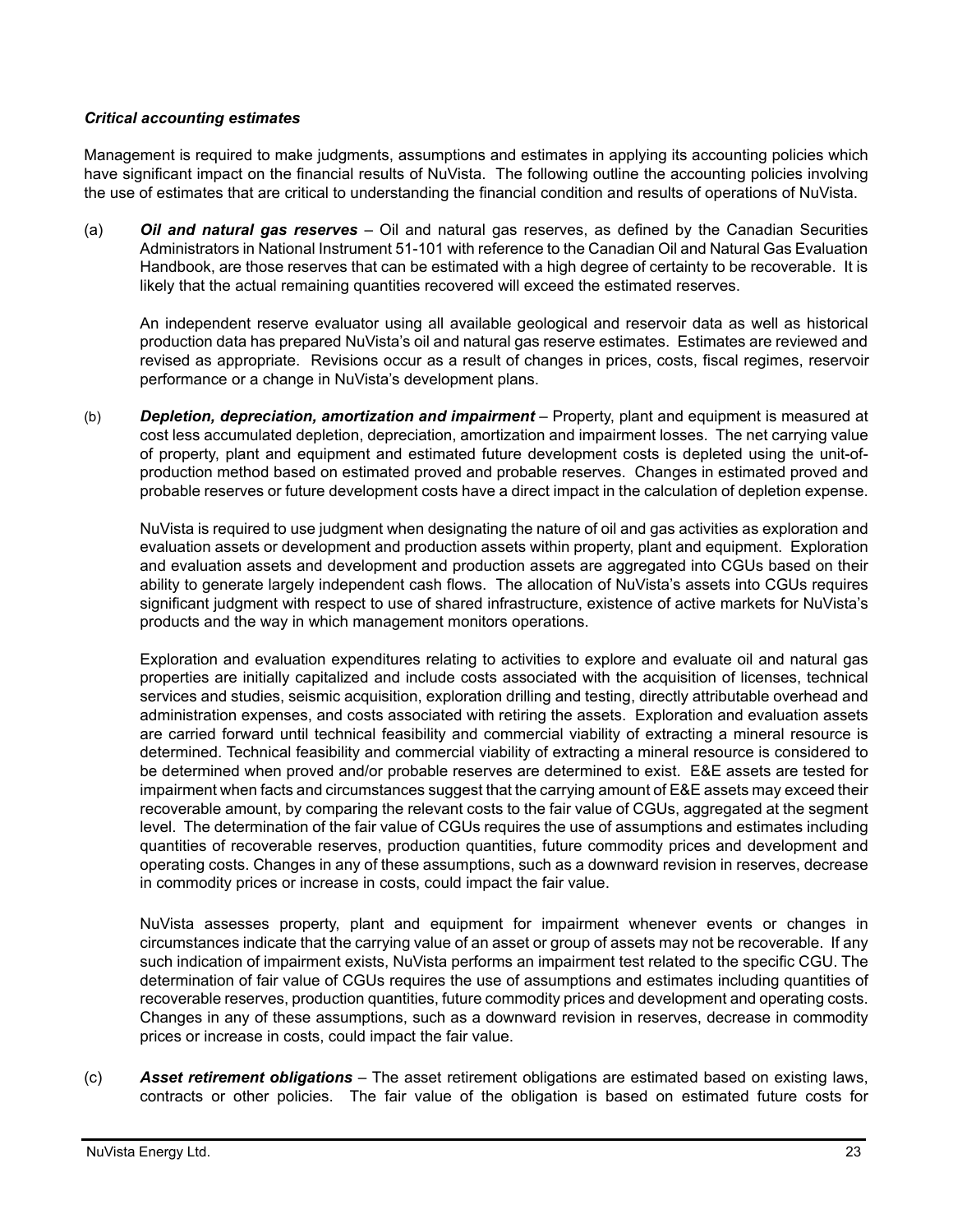abandonments and reclamations discounted at a risk free rate. The costs are included in property, plant and equipment and amortized over its useful life. The liability is adjusted each reporting period to reflect the passage of time, with the accretion expense charged to net earnings, and for revisions to the estimated future cash flows. By their nature, these estimates are subject to measurement uncertainty and the impact on the financial statements could be material.

- (d) *Income taxes* The determination of income and other tax liabilities requires interpretation of complex laws and regulations often involving multiple jurisdictions. All tax filings are subject to audit and potential reassessment after the lapse of considerable time. Accordingly, the actual income tax asset/liability may differ significantly from that estimated and recorded.
- (e) *Business combinations* Business combinations are accounted for using the acquisition method of accounting. The determination of fair values requires management to make assumptions and estimates about future events. The assumptions and estimates with respect to determining the fair value of property, plant and equipment as well as exploration and evaluation assets acquired, generally require the most judgment and include estimates of reserves acquired, forecast benchmark commodity prices and discount rates.

## *Update on financial reporting matters*

## *Adopted new accounting standards*

#### *Revenue recognition*

NuVista adopted IFRS 15 - Revenue from Contracts with Customers with a date of initial application of January 1, 2018. IFRS 15 specifies how and when an IFRS reporter will recognize revenue as well as requiring enhanced disclosures about revenue. IFRS 15 provides a single, principles-based five-step model to be applied to all contracts with customers. The standard requires an entity to recognize revenue to reflect the transfer of goods and services for the amount it expects to receive, when control is transferred to the purchaser.

NuVista's management reviewed its revenue streams and major contracts with customers and concluded that there were no material changes to its net income or in the timing of when revenue is recognized. As a result, no adjustments were required in the January 1, 2018 opening statement of financial position. The additional disclosures required by IFRS 15 are provided in Note 12 of the condensed interim financial statements.

NuVista's petroleum and natural gas revenue from the sale of natural gas, condensate, oil and NGLs are based on the consideration specified in contracts with customers. NuVista recognizes revenue when it transfers control of the product to the customer. This is generally at the point in time when the customer obtains legal title to the product which is when it is physically transferred to the pipeline or other transportation method agreed upon and collection is reasonably assured. The amount of revenue recognized is based on the consideration specified in the contract. As a result of various marketing arrangements, NuVista will give up title to their commodity to a third party marketing company who will deliver the product to the end customer using NuVista's pipeline capacity. This revenue is shown separate as transportation revenue. NuVista evaluates its arrangements with third parties and partners to determine if NuVista is acting as the principal or as an agent. NuVista is considered the principal in a transaction when it has primary responsibility for the transaction. If NuVista acts in the capacity of an agent rather than as a principal in a transaction, then the revenue is recognized on a net basis, only reflecting the fee, if any, realized by NuVista from the transaction. The transaction price for variable price contracts is based on a representative commodity price index, and may be adjusted for quality, location, delivery method, or other factors depending on the agreed upon terms of the contract. The amount of revenue recorded can vary depending on the grade, quality and quantities of natural gas, condensate, oil or NGLs transferred to customers. Market conditions, which impact NuVista's ability to negotiate certain components of the transaction price, can also cause the amount of revenue recorded to fluctuate from period to period. Tariffs, tolls and fees charged to other entities for use of pipelines and facilities owned by NuVista are evaluated by management to determine if these originate from contracts with customers or from incidental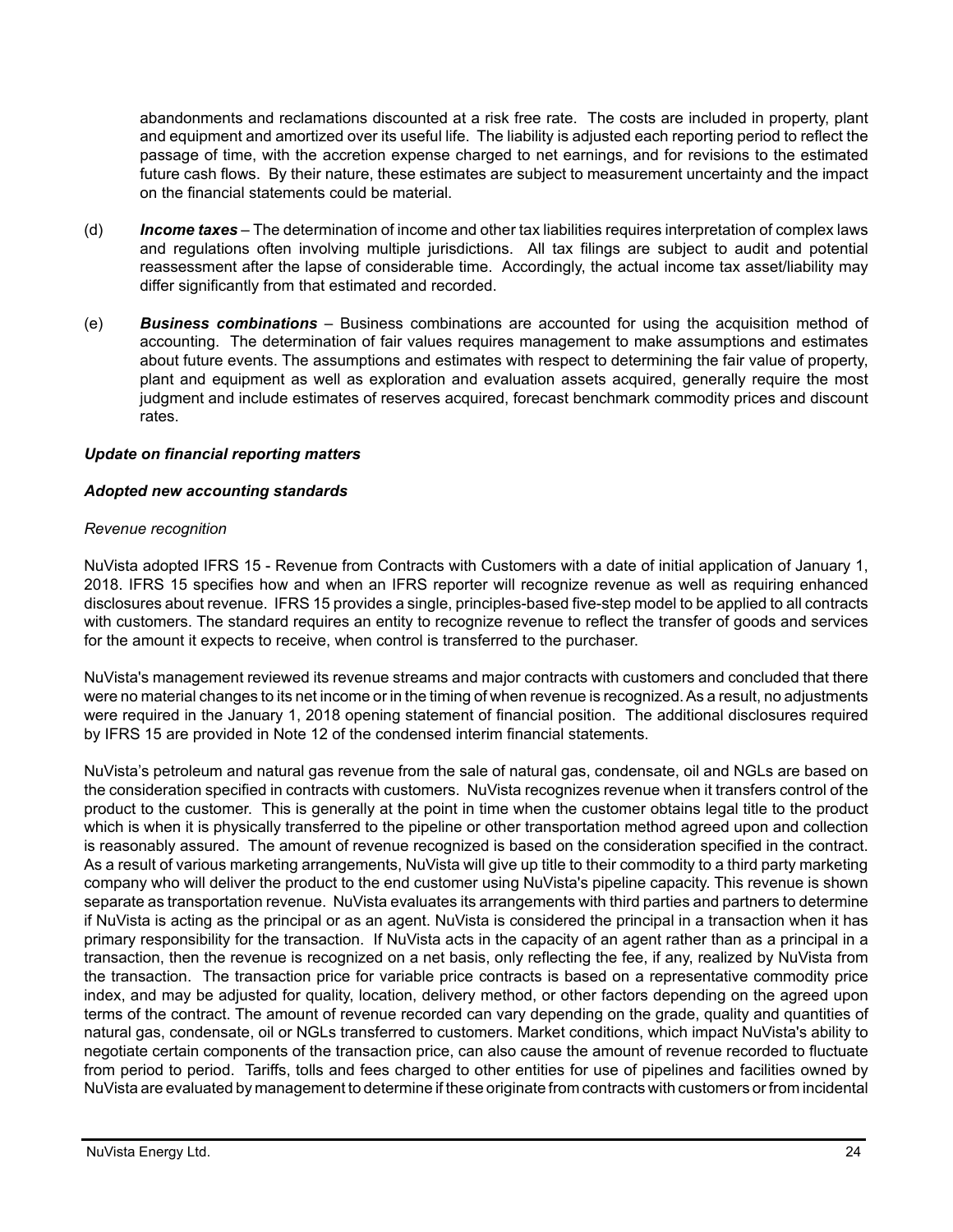or collaborative arrangements. Tariffs, tolls and fees charged to other entities that are from contracts with customers are recognized in revenue when the related services are provided.

# *Financial instruments*

NuVista adopted IFRS 9 - Financial Instruments, on January 1, 2018 using the retrospective method. The adoption of this standard did not result in a change in the recognition or measurement of any of the Company's financial instruments on transition. IFRS 9 contains three principal classification categories for financial assets: measured at amortized cost, fair value through other comprehensive income ("FVOCI"); or fair value through profit or loss ("FVTPL"). Under IFRS 9, where the fair value option is applied to financial liabilities, any change in fair value resulting from an entity's own credit risk is recorded through other comprehensive income or loss rather than net income or loss. The classification of financial assets under IFRS 9 is generally based on the business model in which a financial asset is managed and its contractual cash flow characteristics. A financial asset is subsequently measured at amortized cost if it meets both of the following conditions: a) the asset is held with a business model whose objective is to hold assets to collect contractual cash flows; and b) the contractual terms of the financial assets give rise to cash flows on specified dates that are solely payments of principal and interest on principal amounts outstanding. Financial assets that meet criteria (b) above that are held within a business model whose objective is achieved by both collecting contractual cash flows and selling financial assets is subsequently measured at FVOCI. All other financial assets are subsequently measured at FVTPL. There was no change to the measurement categories of financial liabilities. IFRS 9 eliminates the previous IAS 39 categories of held to maturity, loans and receivables and available for sale. The new standard also introduces an expected credit loss model for evaluating impairment of financial assets, which results in credit losses being recognized earlier than under IAS 39. In addition, IFRS 9 provides a hedge accounting model that is more in line with risk management activities. The Company currently does not apply hedge accounting to its derivative contracts. Accounts receivable and prepaid expenses continue to be measured at amortized cost and are now classified as "amortized cost". There was no change to the Company's classification of accounts payable and accrued liabilities or long term debt and senior unsecured notes which are classified as "other financial liabilities" and are measured at amortized cost.

# *Future accounting changes*

In January 2016, the IASB issued IFRS 16 "Leases" which replaces IAS 17 "Leases". For lessees applying IFRS 16, a single recognition and measurement model for leases would apply, with required recognition of assets and liabilities for most leases. The standard will come into effect for annual periods beginning on or after January 1, 2019, with earlier adoption permitted if the entity is also applying for IFRS 15 "Revenue from Contracts with Customers". IFRS 16 will be applied by NuVista on January 1, 2019 and the Company is currently in the process of reviewing and analyzing contracts that fall into the scope of the new standard. The Company expects an adjustment for its office lease, however, the extent of the impact of the adoption of the standard has not yet been determined.

# *Update on regulatory matters*

# *Environmental*

In the fourth quarter of 2015, the provincial government of Alberta released its Climate Leadership Plan which will impact all consumers and businesses that contribute to carbon emissions in Alberta. This plan includes imposing carbon pricing that is applied across all sectors, starting at \$20 per tonne on January 1, 2017 and moving to \$30 per tonne on January 1, 2018, the phase-out of coal-fired power generation by 2030, a cap on oil sands emissions production of 100 megatonnes, and a 45 per cent reduction in methane emissions by the oil and gas sector by 2025. NuVista does not expect the Climate Leadership Plan to have a material impact on the cost of operating its properties.

The oil and natural gas industry is currently subject to environmental regulations pursuant to a variety of federal, provincial, and local laws and regulation. Environmental legislation provides for, among other things, restrictions and prohibitions on emissions, releases or spills of various substances produced in association with oil and natural gas operations. Compliance with such legislation can require significant expenditures and a breach may result in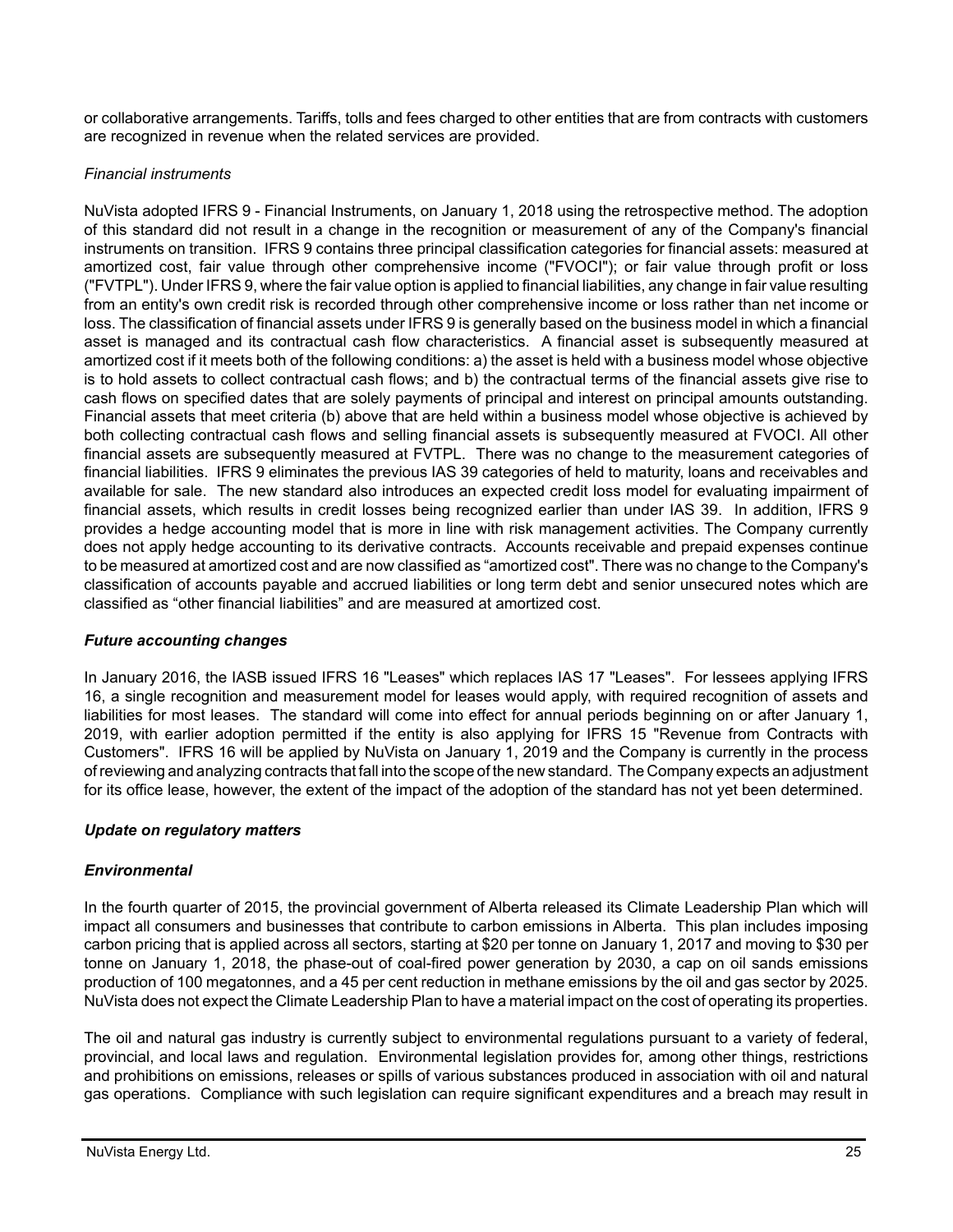the imposition of fines and penalties, some of which may be material. Environmental legislation is evolving in a manner expected to result in stricter standards and enforcement, as well as larger fines and environmental liability. No assurance can be given that the application of environmental laws to the business and operations of NuVista will not result in a limitation of production or a material increase in the costs of operating, development, or exploration activities or otherwise adversely affect NuVista's financial condition, results of operations, or prospects.

NuVista utilizes monitoring and reporting programs, as well as inspections and audits for environmental, health, and safety performance that are designed to provide assurance that environmental and regulatory standards are met. In the event of unknown or unforeseeable environmental impacts arising from its operations, NuVista may be subject to remedial and litigation costs. Contingency plans are in place for a timely response to environmental events and for the utilization of remediation/reclamation strategies to restore the environment in the event of such impacts.

Given the evolving nature of climate change discussion, the regulation of emissions of greenhouse gases ("GHGs") and potential federal and provincial GHG commitments, NuVista is unable to predict the impact on its operations and financial condition at this time. It is possible that NuVista could face increases in operating and capital costs in order to comply with augmented greenhouse gas emissions legislation.

Further information regarding environmental and climate change regulations and current provincial royalty and incentive programs are contained in our Annual Information Form under the Industry Conditions section for the year ended December 31, 2017.

## *Disclosure controls and internal controls over financial reporting*

NuVista's President and Chief Executive Officer ("CEO") and Vice President, Finance and Chief Financial Officer ("CFO") are responsible for establishing and maintaining disclosure controls and procedures and internal controls over financial reporting as defined in National Instrument 52-109. NuVista's CEO and CFO have designed disclosure controls and procedures, or caused them to be designed under their supervision, to provide reasonable assurance that information required to be disclosed by NuVista in its filings or other reports filed or submitted by it under securities legislation is recorded, processed, summarized and reported within the time periods specified in the securities legislation and is accumulated and communicated to NuVista's management, including its certifying officers, as appropriate to allow timely decisions regarding required disclosure. The CEO and CFO have concluded, based on their evaluation as of the end of the period covered by the interim filings that the Company's disclosure controls and procedures are effective.

The CEO and CFO have also designed internal controls over financial reporting, or caused them to be designed under their supervision, to provide reasonable assurance regarding the reliability of NuVista's financial reporting and the preparation of financial statements for external purposes in accordance with GAAP and includes those policies and procedures that:

(a) pertain to the maintenance of records that in reasonable detail accurately and fairly reflect the transactions and dispositions of the assets of NuVista;

(b) are designed to provide reasonable assurance that transactions are recorded as necessary to permit preparation of the financial statements in accordance with GAAP, and that receipts and expenditures of NuVista are being made only in accordance with authorizations of management and directors of NuVista; and

(c) are designed to provide reasonable assurance regarding prevention or timely detection of unauthorized acquisition, use or disposition of NuVista's assets that could have a material effect on the annual financial statements.

NuVista has designed its internal controls over financial reporting based on the Committee of Sponsoring Organizations of the Treadway Commission (2013). During the three months ended September 30, 2018, there have been no changes to NuVista's internal controls over financial reporting that have materially or are reasonably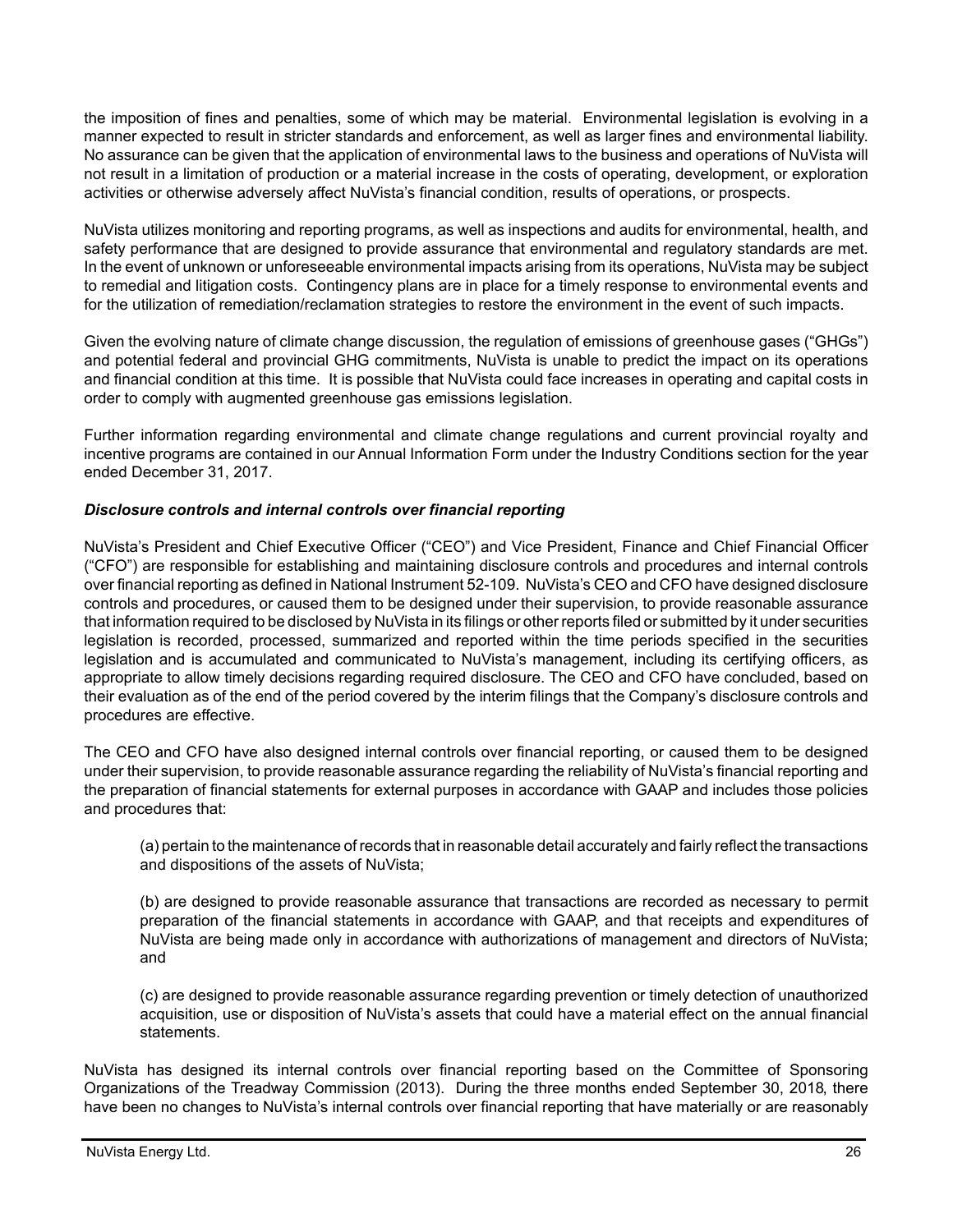likely to materially affect the internal controls over financial reporting; the CEO and CFO have concluded that the internal controls over financial reporting are effective.

Because of their inherent limitations, disclosure controls and procedures and internal control over financial reporting may not prevent or detect misstatements, error or fraud. Control systems, no matter how well conceived or operated, can provide only reasonable, not absolute assurance, that the objectives of the control system are met.

## *Assessment of business risks*

The following are the primary risks associated with the business of NuVista. Most of these risks are similar to those affecting others in the conventional oil and natural gas sector. NuVista's financial position and results of operations are directly impacted by these factors:

- Operational risk associated with the production of oil and natural gas;
- Operational risk associated with third party facility outages and downtime;
- Reserves risk with respect to the quantity and quality of recoverable reserves;
- Commodity risk as crude oil, condensate and natural gas prices and differentials fluctuate due to market forces;
- Financial risk such as volatility of the Cdn/US dollar exchange rate, interest rates and debt service obligations;
- Risk associated with the re-negotiation of NuVista's credit facility and the continued participation of NuVista's lenders;
- Market risk relating to the availability of transportation systems to move the product to market;
- Environmental and safety risk associated with well operations and production facilities;
- Changing government regulations relating to royalty legislation, income tax laws, incentive programs, operating practices, fracturing regulations and environmental protection relating to the oil and natural gas industry; and
- Labour risk related to availability, productivity and retention of qualified personnel.

NuVista seeks to mitigate these risks by:

- Acquiring properties with established production trends to reduce technical uncertainty as well as undeveloped land with development potential;
- Maintaining a low cost structure to maximize product netbacks and reduce impact of commodity price cycles;
- Diversifying properties to mitigate individual property and well risk;
- Maintaining product mix to balance exposure to commodity prices;
- Conducting rigorous reviews of all property acquisitions;
- Monitoring pricing trends and developing a mix of contractual arrangements for the marketing of products with creditworthy counterparties;
- Maintaining a price risk management program to manage commodity prices and foreign exchange currency rates risk and transacting with creditworthy counterparties;
- Ensuring strong third-party operators for non-operated properties;
- Adhering to NuVista's safety program and keeping abreast of current operating best practices;
- Keeping informed of proposed changes in regulations and laws to properly respond to and plan for the effects that these changes may have on our operations;
- Carrying industry standard insurance to cover losses;
- Establishing and maintaining adequate cash resources to fund future abandonment and site restoration costs;
- Closely monitoring commodity prices and capital programs to manage financial leverage; and
- Monitoring the debt and equity markets to understand how changes in the capital market may impact NuVista's business plan.

Information regarding risk factors associated with the business of NuVista and how NuVista seeks to mitigate these risks are contained in our Annual Information Form under the Risk Factors Section for the year ended December 31, 2017.